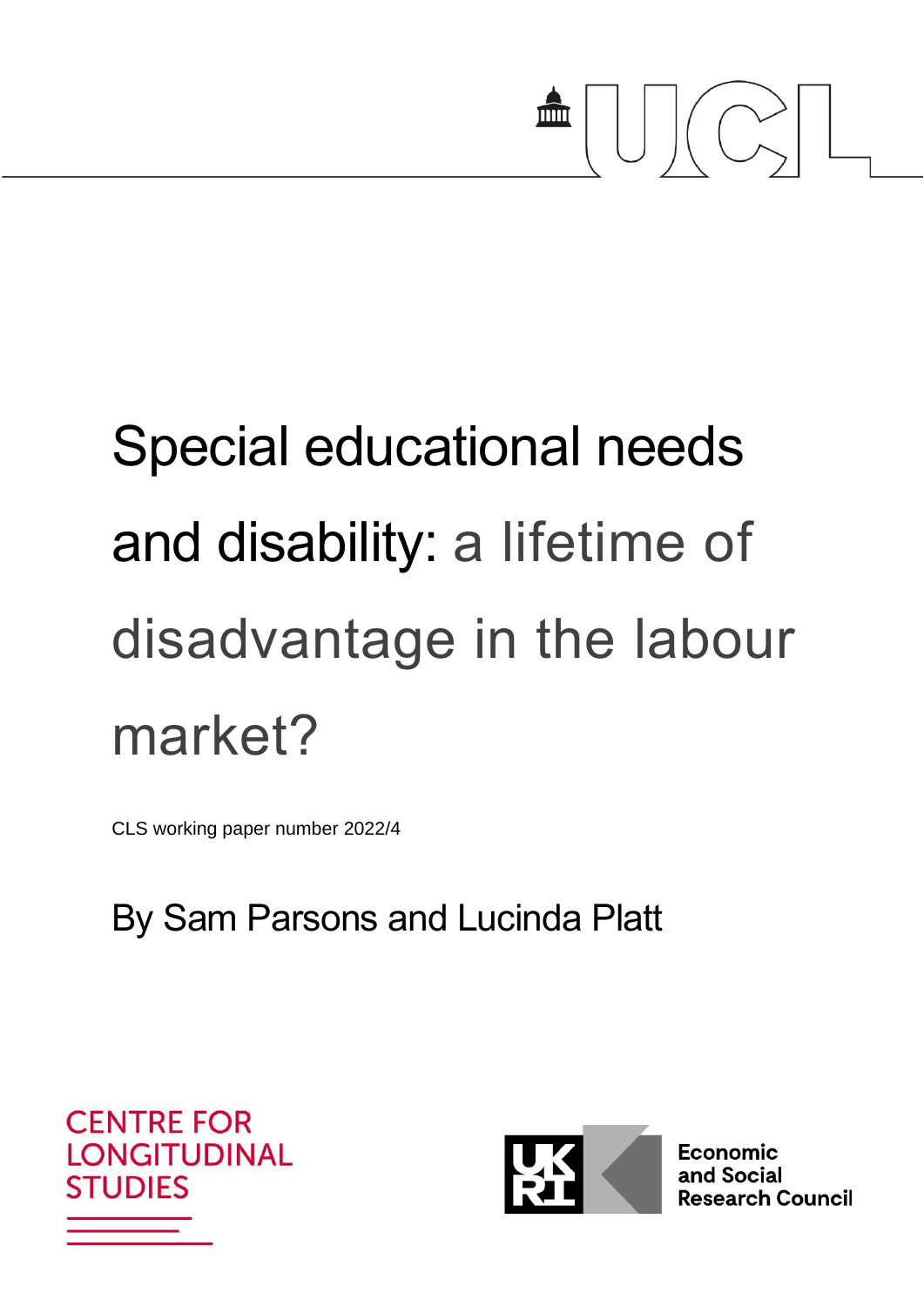#### **Contact the author**

Sam Parsons

UCL Centre for Longitudinal Studies

sam.parsons@ucl.ac.uk

This working paper was first published in May, 2022 by the UCL Centre for Longitudinal Studies.

UCL Social Research Institute University College London 20 Bedford Way London WC1H 0AL

[www.cls.ucl.ac.uk](http://www.cls.ucl.ac.uk/)

The UCL Centre for Longitudinal Studies (CLS) is an Economic and Social Research Council (ESRC) Resource Centre based at the UCL Social Research Institute, University College London. It manages four internationally-renowned cohort studies: the 1958 National Child Development Study, the 1970 British Cohort Study, Next Steps, and the Millennium Cohort Study. For more information, visit [www.cls.ucl.ac.uk.](http://www.cls.ucl.ac.uk/)

This document is available in alternative formats. Please contact the Centre for Longitudinal Studies.

Tel: +44 (0)20 7612 6875 Email: [clsfeedback@ucl.ac.uk](mailto:clsfeedback@ucl.ac.uk)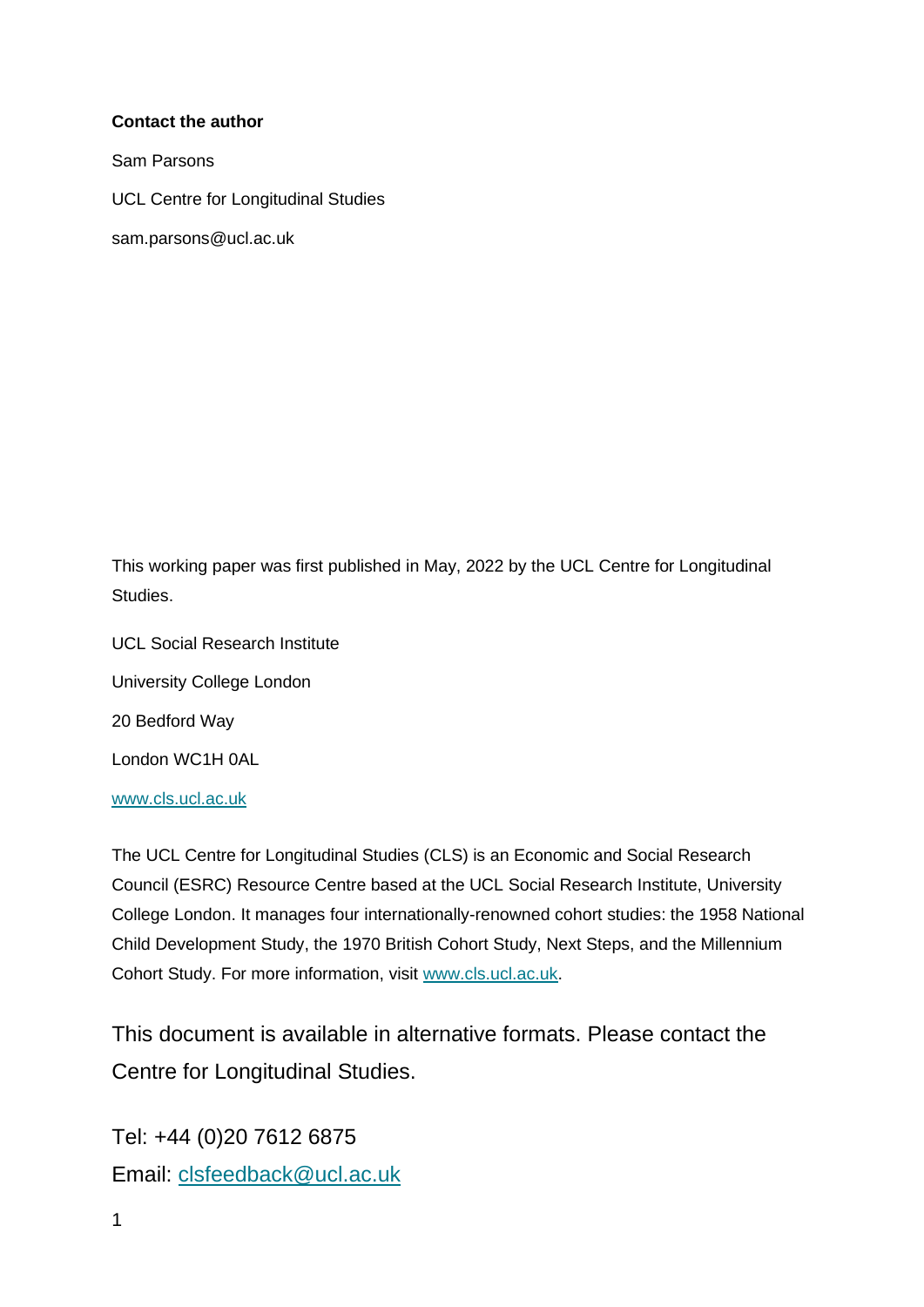# Disclaimer

This working paper has not been subject to peer review.

CLS working papers often represent preliminary work and are circulated to encourage discussion. Citation of such a paper should account for its provisional character. A revised version may be available directly from the author.

Any opinions expressed here are those of the author(s) and not those of the UCL Centre for Longitudinal Studies (CLS), the UCL Social Research Institute, University College London, or the Economic and Social Research Council.

# How to cite this paper

Parsons, S., Platt, L. (2022) Special educational needs and disability: a lifetime of disadvantage in the labour market? CLS Working Paper 2022/4. London: UCL Centre for Longitudinal Studies.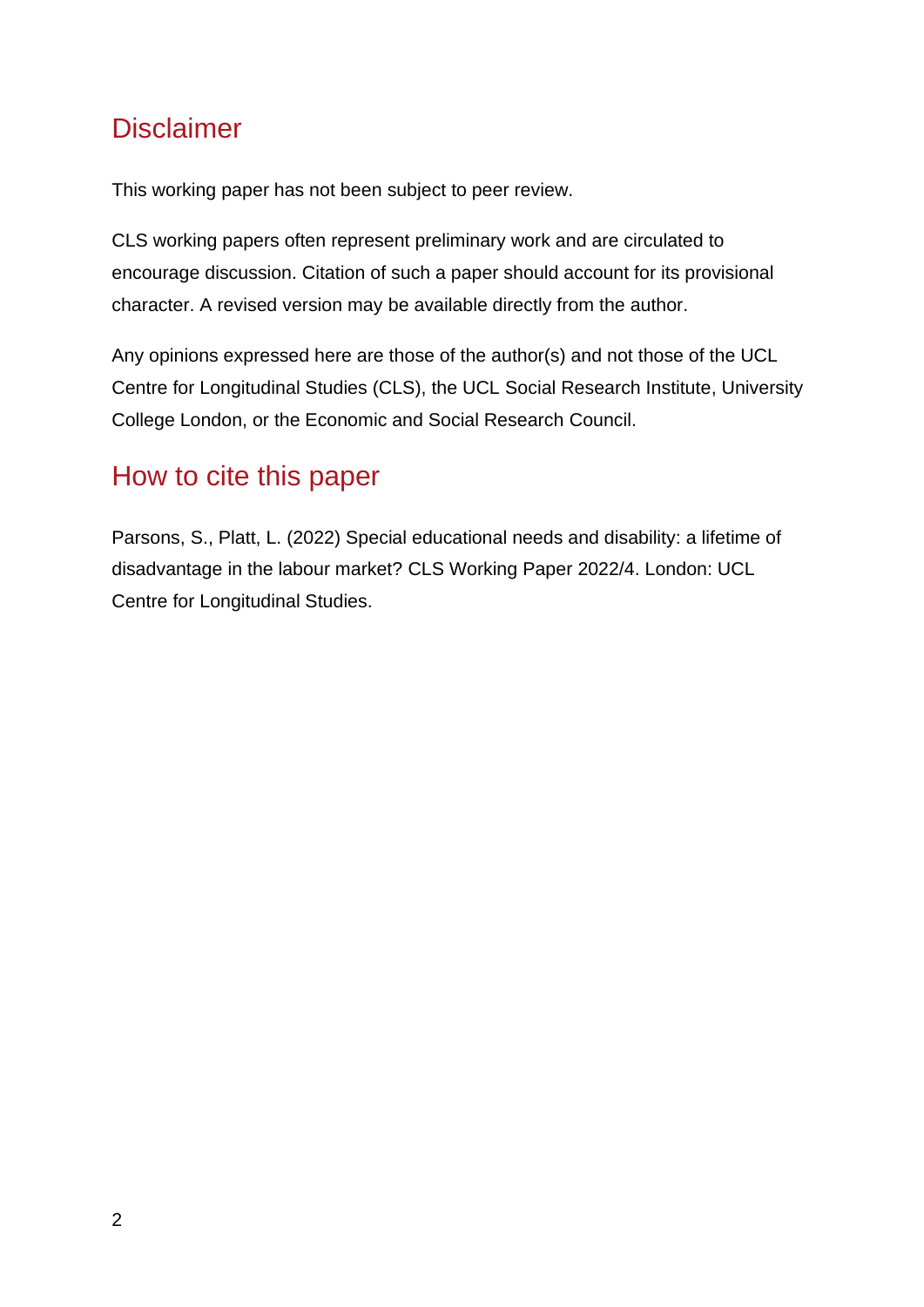# Abstract

Disabled adults face substantial labour market disadvantage. There is, however, variation in employment and earnings by age and educational level. Since much disability occurs in later life, and labour market disadvantage can lead to disability as well as vice versa, we currently have limited understanding of how far disabled people's current disadvantage represents the cumulative impact of disability. We also lack insight into how far policy changes have managed to reduce the gap for younger cohorts. These are the contributions of this paper. Using data from two British longitudinal studies we investigate economic outcomes in their mid-20s for those who were identified with a Special Education Need or disability (SEN(D)) when at secondary school in either the 1970s or 2000s. We find that by age 25, adults identified with SEN(D) while at school faced substantial employment disadvantage. The 'gaps' by SEN status were however smaller amongst the younger cohort. For the older cohort, and younger women, only part of the gap could be explained by differences in educational attainment and social background. We extended this picture to mid-life for the older cohort to illustrate the cumulative impacts of early identification with SEN(D). We discuss the implications of our findings.

Key words: SEN, disability, labour market, disadvantage, educational attainment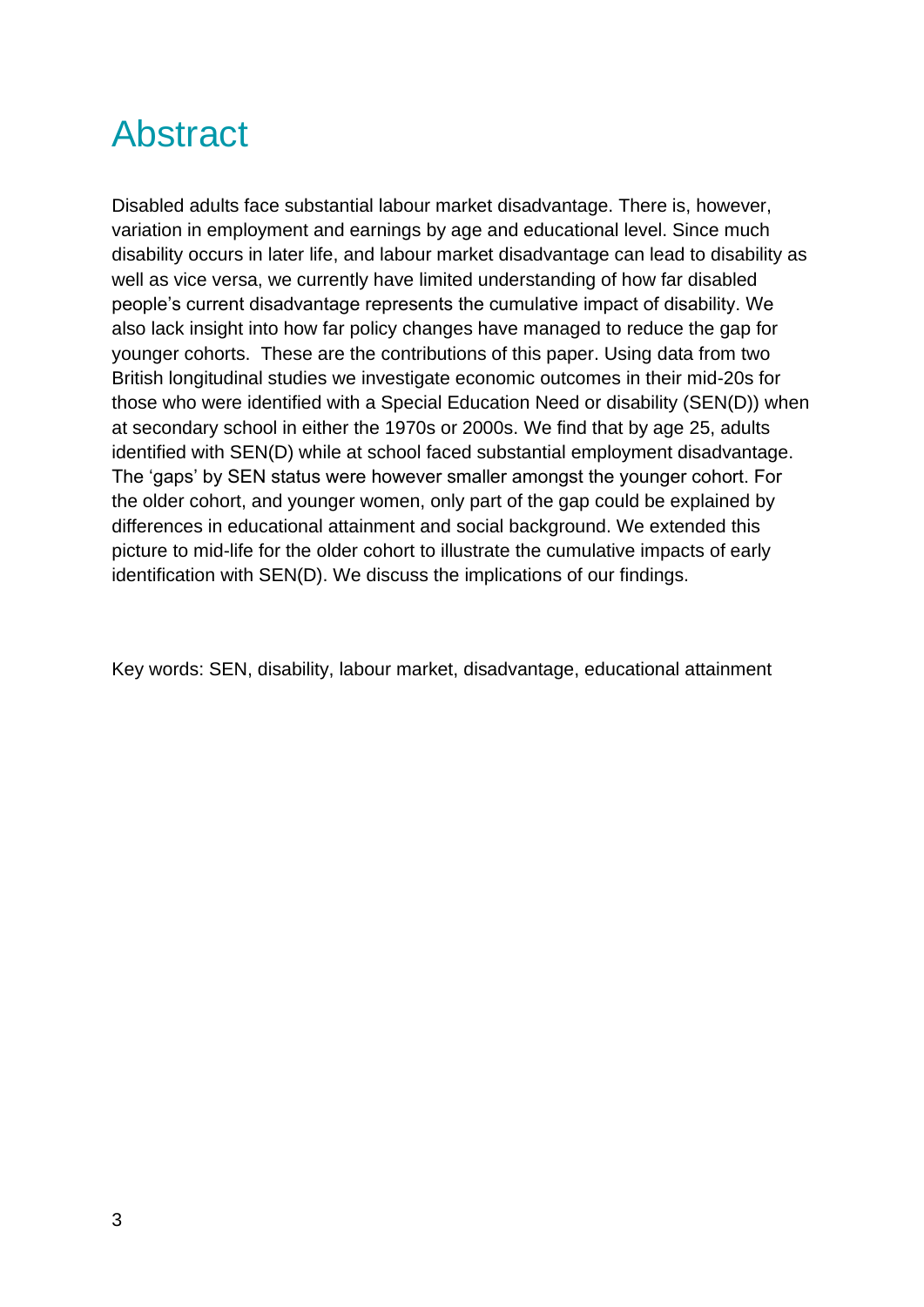# **Introduction**

Across the world, disabled people face substantial economic disadvantage, accompanied by high levels of stigmatisation and discrimination (WHO 2011). As an ascriptive category, disability is associated with some of the most substantial labour market disadvantage and is experienced across a wide share of the population. Yet it has been subject to only a fraction of the sociological analysis applied to categories of race, ethnicity, social class or gender. (For discussions of this point see for example, Wells et al. 2003; Erickson and Macmillan 2018; Janus 2009; Chatzitheochari and Platt 2019). While both the construction of disability and its association with disadvantage are highly contextually contingent (Unicef 2013; Altman 2014), and policy interventions are similarly diverse, across the Western world measures have been introduced to address disability discrimination. This begs the question how far disability-related disadvantage may or may not be changing over time.

For example, in the UK Disabled adults currently make up around 19 per cent of the working age population (DWP, 2018). Disabled people of working age face higher risks of unemployment, poverty, and economic uncertainty than their non-disabled peers (Powell, 2018; Gardiner and Gaffney, 2016; Burchardt, 2005; Jones, Davies and Drinkwater 2018). This is partly because disability is linked to greater risks of labour market disadvantage, both employment and earnings (Berthoud, 2008; Powell, 2018; Longhi et al. 2012). But it also stems from the fact that those who become disabled are already more likely to be those with lower average skills and a more marginal labour market position (Jenkins and Rigg, 2004; Burchardt, 2003; Davies, Jones and Lloyd-Williams 2016). Berthoud (2008), for example, has shown that while non-employment among disabled people increases with the severity of disability, employment is possible at almost all levels of severity, typically depending on other characteristics such as qualifications. That is, highly qualified disabled people are likely to be in work, regardless of the nature of their disability, particularly in buoyant economic conditions, while, less qualified disabled people have substantially lower chances of being in employment, particularly in slack labour markets (Beatty and Fothergill, 2005). Comparably, Hollenbeck and Kimmel (2008) illustrate the protective role of qualifications for earnings among those who experience disability in adult life.

Since those with disability and special educational needs are known to fall behind academically in childhood and achieve fewer qualifications (Parsons and Platt, 2017; Chatzitheochari and Platt, 2019), and those with later onset of disability are more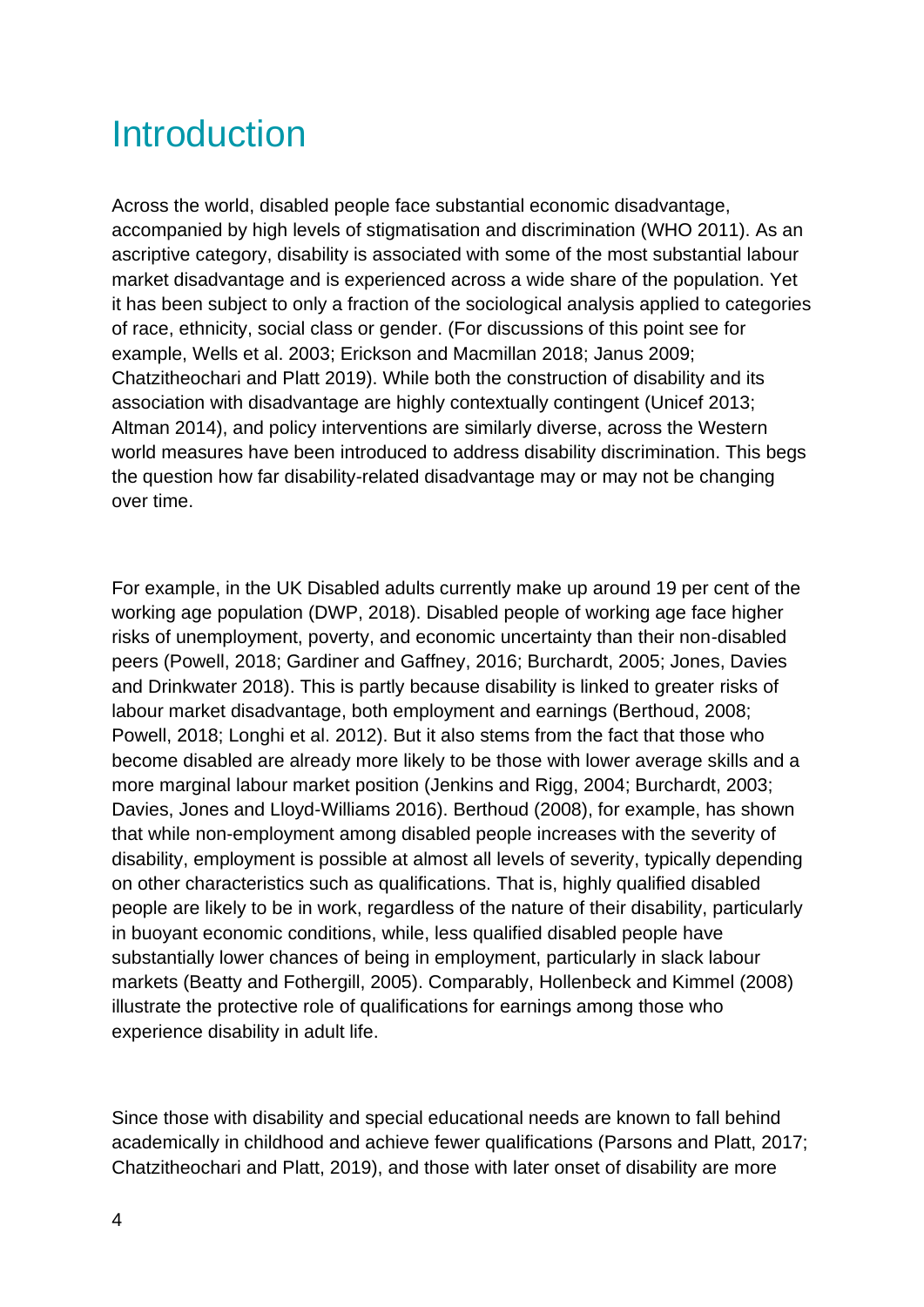likely to be those with lower qualifications (Davies et al. 2016), this raises the question of how far disability itself is driving economic disadvantage among those of working age, and how far any impact of disability is explicable through the lifecourse effects of educational disadvantage with which it is associated. Given changes in educational attainment across populations (Becker et al. 2010) and the substantial returns to educational qualifications (Blundell, Dearden and Sianesis 2005), such educational disadvantage could also be affecting younger and older cohorts differently.

Most disability is later onset, meaning that trends in the association between disability and work may be a consequence of the changing nature of acquired disability and its relationship to work (Jones and Wass 2013). At the same time, the policy context in which today's disabled older working age adults grew up was very different from that faced by young people with special needs transitioning into the labour market today. For example, anti-discrimination policy and support for those with special needs has developed substantially over the last decades, while young people as a whole have been negatively impacted by recession and changes to the labour market (Grusky, Western, and Wimer 2011). Hence, reading off the impact of disability for the labour market experience of today's disabled children and young adults from that of their older counterparts could be misleading.

One way of addressing the (changing) impact of disability on economic outcomes is to consider how far disability, or special educational needs (SEN(D)), identified *before* entry into the labour market is associated with subsequent employment disadvantage, and how that evolves over the life-course. This enables us to identify whether there has been any change across cohorts in the impact of disability on labour market outcomes, and how far this can be attributed to differences in qualifications. It also enables us to explore if we can observe cumulative disadvantage linked to early identification of SEN(D), and if so, what the implications are for the later experience of today's young people with SEN(D).

In this paper, we therefore adopt a life-course perspective (Priestley 2001; Powell 2003), to investigate how far being identified with SEN in the teenage years is associated with poorer early labour market outcomes for two generations of British adults born over three decades apart. We use measures of SEN that were applicable when the cohorts under consideration were teenagers, and exploit the rich life history data in the National Child Development Study (1958 Cohort) and Next Steps (born in 1989-90) to explore post-educational economic trajectories. For the older cohort we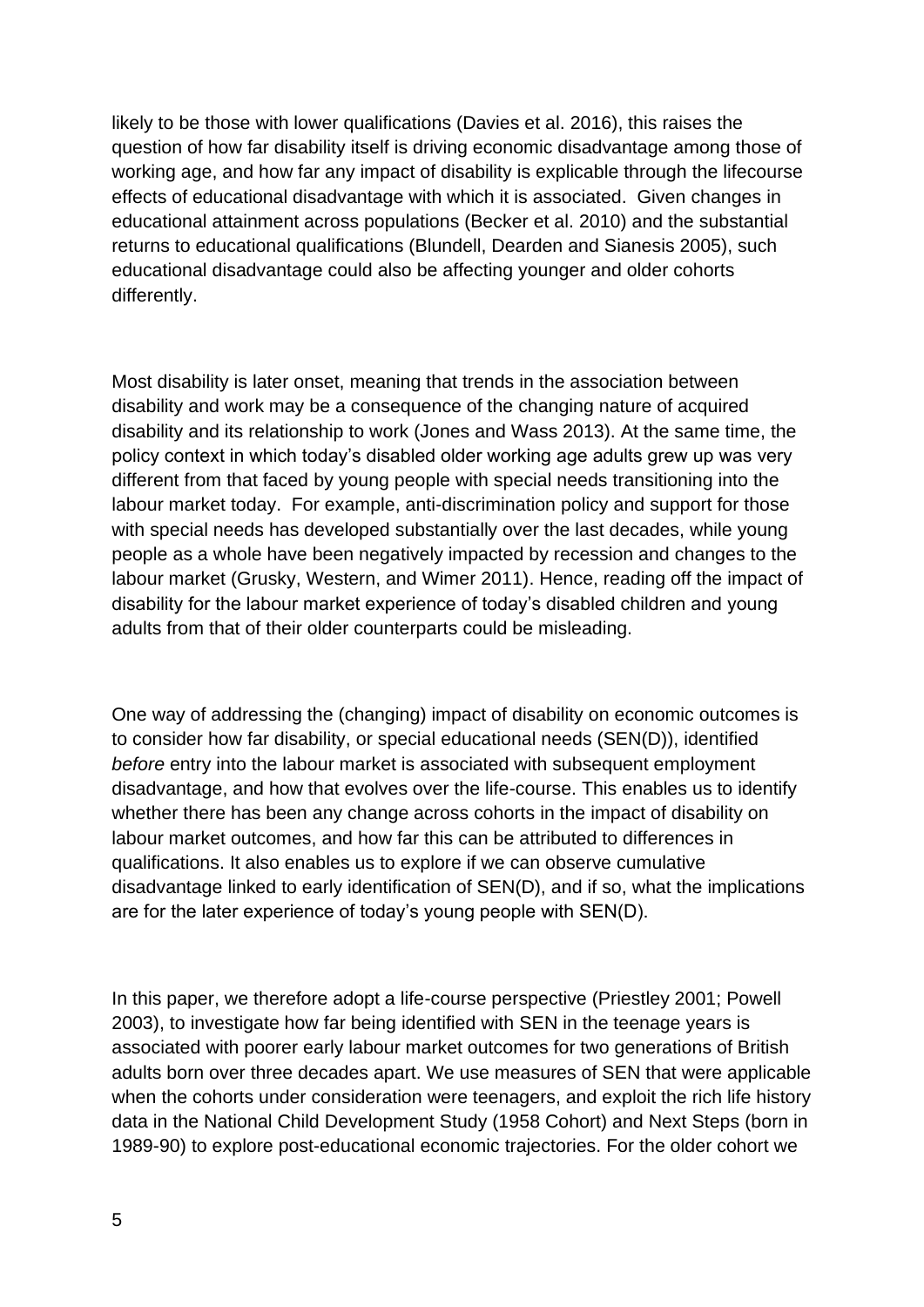extend the picture up to age 50 to evaluate the cumulative effects of SEN(D). Specifically, we ask:

- 1) Do those identified with SEN in their teens have poorer labour market outcomes in their mid-twenties than their counterparts without identified SEN?
- 2) How has the gap changed for those born in 1989-90 compared to those born in 1958?
- 3) Is there cumulative labour market disadvantage associated with early-identified SEN(D) at age 50?

In this way we are able to explore the impact of disability on labour market outcomes independently of the impact of employment (and unemployment) on risks of disability onset (Davies et al. 2016; Jenkins and Rigg 2004). Our measurement of outcomes encompasses all the routes by which special educational needs may result in poorer labour market outcomes, since we are interested in the 'total effect'. However, we disentangle the contribution of two factors which precede labour market entry and are linked to both the probability of SEN(D) and to economic outcomes: family background and educational attainment. This enables us to identify how far any economic disadvantage is driven by lower qualifications and disadvantaged social origins, leading to the additional questions:

- 4) How much of any gap in economic outcomes between those with and without SEN(D) can be explained by educational qualifications and family background?
- 5) How does this vary across the two cohorts?

Given differences in labour market participation and how it has changed over time, we analyse men and women separately.

We find substantial gaps in the proportions in education, employment or training (EET) for those with SEN(D) compared to those without for men and women in their mid-20s from both cohorts. These 'gaps' are much starker for the earlier born cohort. The gaps are also bigger for women from both cohorts than for men; and education explains less of the gap for the older cohort. Sensitivity analysis that restricts our younger cohort to those with more severe SEN shows a comparable pattern. This indicates improvement in the economic opportunities for younger generations of disabled people; but also highlights the crucial role that differential educational attainment plays in life-course inequalities for disabled people.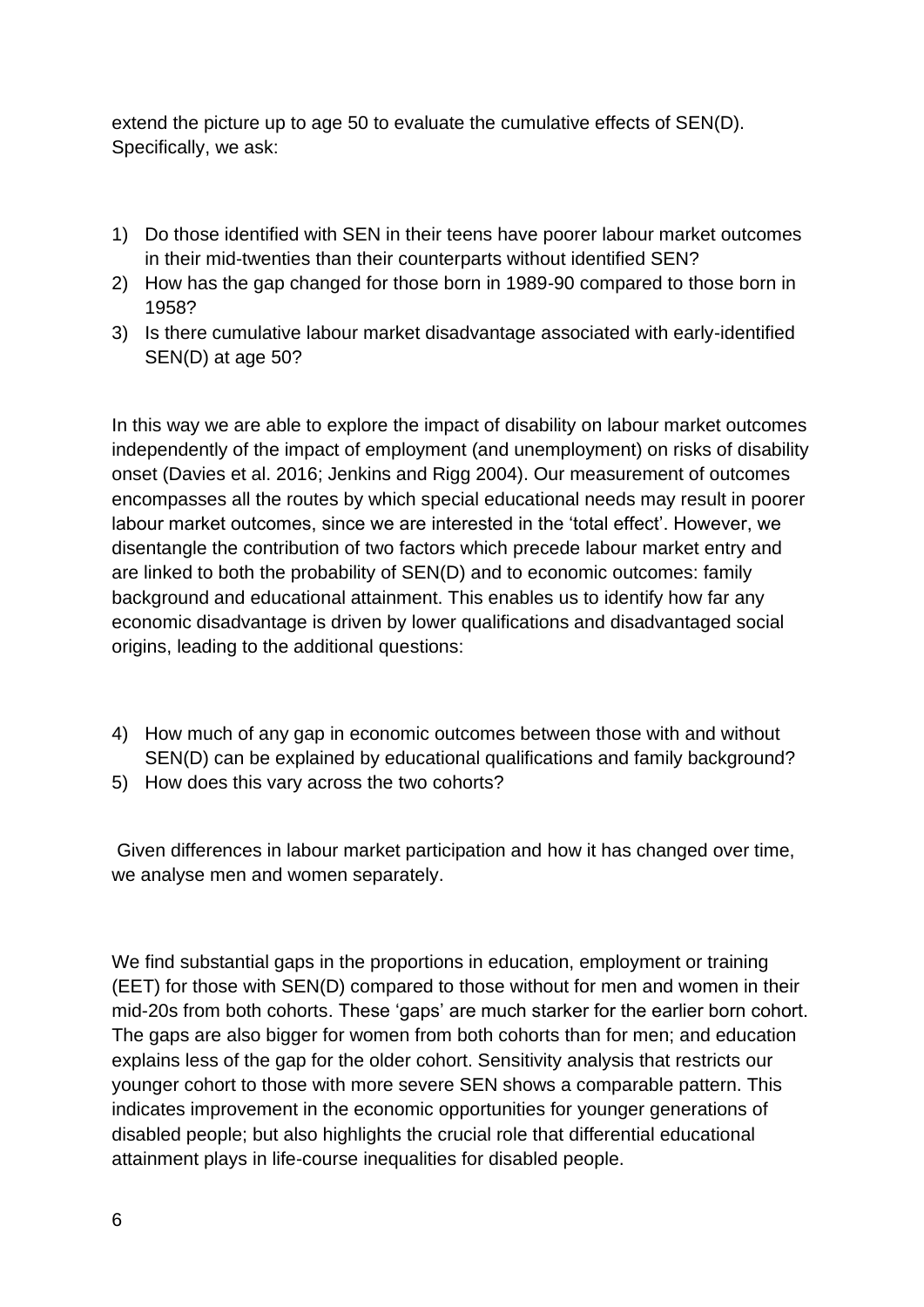In the next section we develop the background and context to our study. We then outline the data and approach, before presenting the results. In the final section, we provide some discussion and implications for policy.

# Background and context

### Disability and employment across the life-course

Disability affects large proportions of the population at some point during their working lives; and is associated with substantial economic inequalities across the life course, though with considerable variation by age and context (World Bank 2011; Jones 2021). For example, in the UK around 19 per cent of working age adults were disabled during 2016-17 (DWP 2018); and among this fifth of the working age population, less than 50 per cent were employed, compared to over 80 per cent of non-disabled working age adults. This difference in employment is often referred to as the *disability employment gap* (Powell 2018). This gap is found across men and women, though in the UK it is somewhat larger among men: 85.1% non-disabled in work compared to 50% among working age men and 75.9% compared to 48.6% among women.

For those in work, disabled people have been shown to be less likely to be working in higher-status occupations (Burchardt, 2005). They also face pay gaps compared to their non-disabled peers (EHRC 2017; Longhi 2017). In recent years, earnings have reduced for all employees in real terms, but disabled workers have been disproportionately impacted. Median hourly earnings among disabled adults decreased by 8.8% between 2010-11 and 2015-16 compared to 1.2% for nondisabled workers, leading to an increase in the earnings 'gap' (EHRC, 2017), and illustrating disabled people's particular vulnerability to wider labour market conditions and local context (Beatty and Fothergill 2005; Jones 2021).

Past research has shown disability employment gaps at both labour market entry and mid-life for those comprising the disabled population, and for different cohorts. For example, studies of labour market entry in the UK have shown that, for disabled people in their early 20s in the early 1970s, mid-1990s and early 2000s, respectively, there were substantial employment gaps (Pilling 1995; Burchardt 2005). More recently, analysis of the Annual Population Survey (2015-16) showed that disabled teenagers age 16-18 were more than twice as likely to not be in education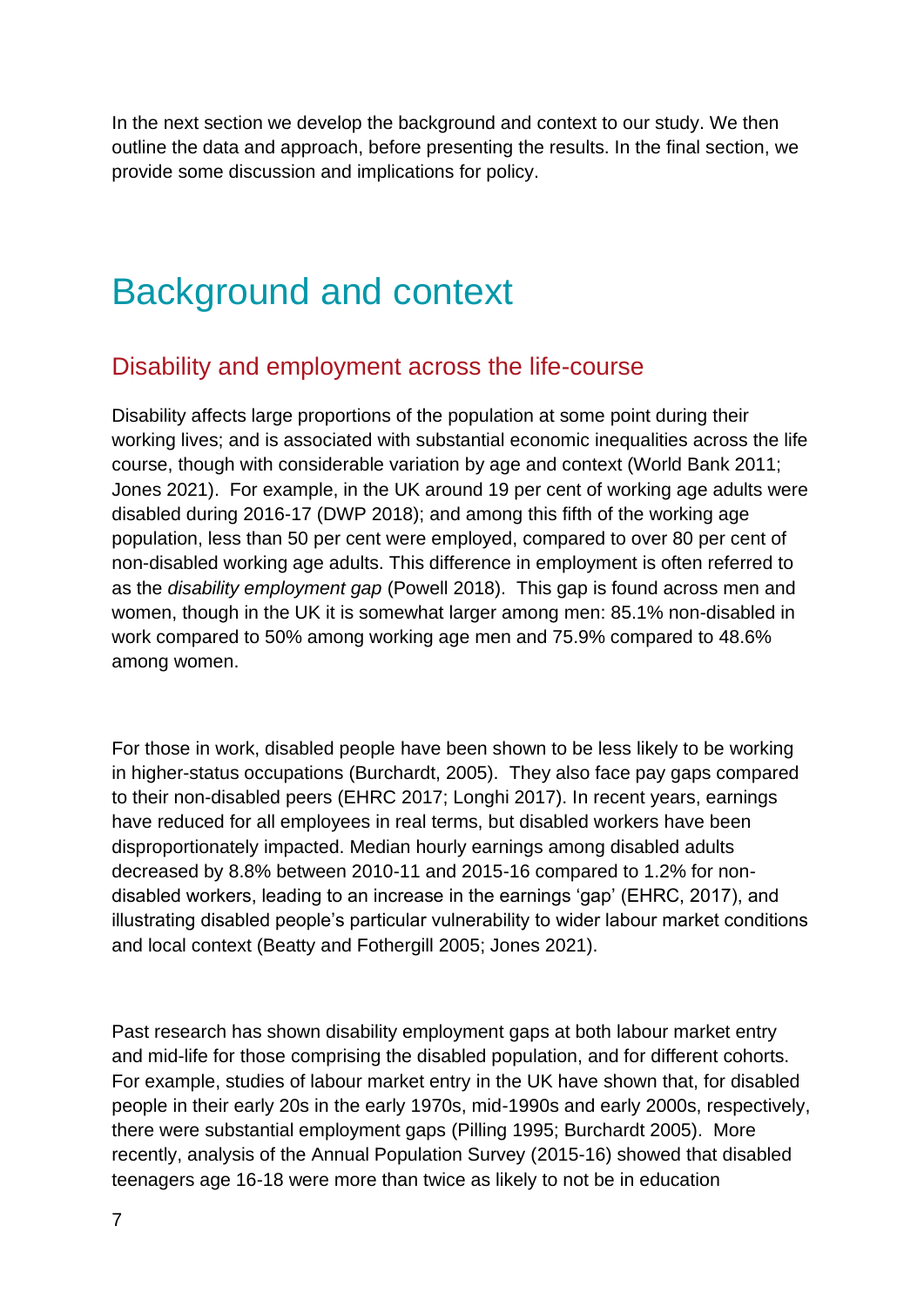employment or training ("NEET") than their non-disabled peers: 13.2% to 5.8% (EHRC, 2017). Similarly, US studies have illustrated the differential transitions experienced by young adults with disabilities (Erickson and Macmillan 2018; Janus 2009; Loprest and Maag 2007). Given the substantial changes in anti-discrimination legislation and educational support for those with special needs, these findings might endorse a general conclusion that there is little evidence for the positive impacts of such policy efforts (Bell and Heitmuller 2009; Acemoglu and Angrist 2001; Jones 2021). On the other hand, recent measures looking across ages at the contemporary disability employment gap in the UK have shown that it was largest at 39.8% among the older workers aged 50-64 and smallest at 18.3% among 16-24 year olds (ONS 2018). This might imply some improvement over cohorts in disability-related employment disadvantage.

Adjudicating between these two possibilities is complicated by the fact that the bulk of research on disability and employment outcomes, including that evaluating policy impacts focuses on the population of disabled who are dominated by those with late onset. The risks of disability increase sharply with age and most disability is therefore late onset (Grundy 2016). But because disability is dynamic, rather than a fixed state (Burchardt 2000; Jenkins and Rigg 2004; Jones 2021), because those who become disabled are not a random group (Hollenbeck and Kimmell 2008), and because disability can be a consequence of labour market disadvantage as well as a cause of it (Jones and Wass 2016; Jenkins and Rigg 2004), the relationship between labour market disadvantage and disability may be different for those with late onset compared to those who were identified as disabled earlier in life, and who are not subject to individual and contextual economic influences on disability onset. Loprest and Maag (2007) show that there are greater employment penalties for those with later onset disability; while Hollenbeck and Kimmell (2008) find wage penalties for both early and late onset – but that education provides more of a protective role for the latter.

It therefore remains an open question how far earlier disability employment gaps can be expected to persist into mid-life and how much the experience of employment disadvantage among those currently in later mid-life is likely to be replicated for younger generations of disabled people. To unpack these issues requires comparison of longitudinal data that captures populations defined as disabled in youth for different cohorts.

We can identify three potential ways of accounting for observed smaller employment gaps among today's younger relative to older disabled people, only one of which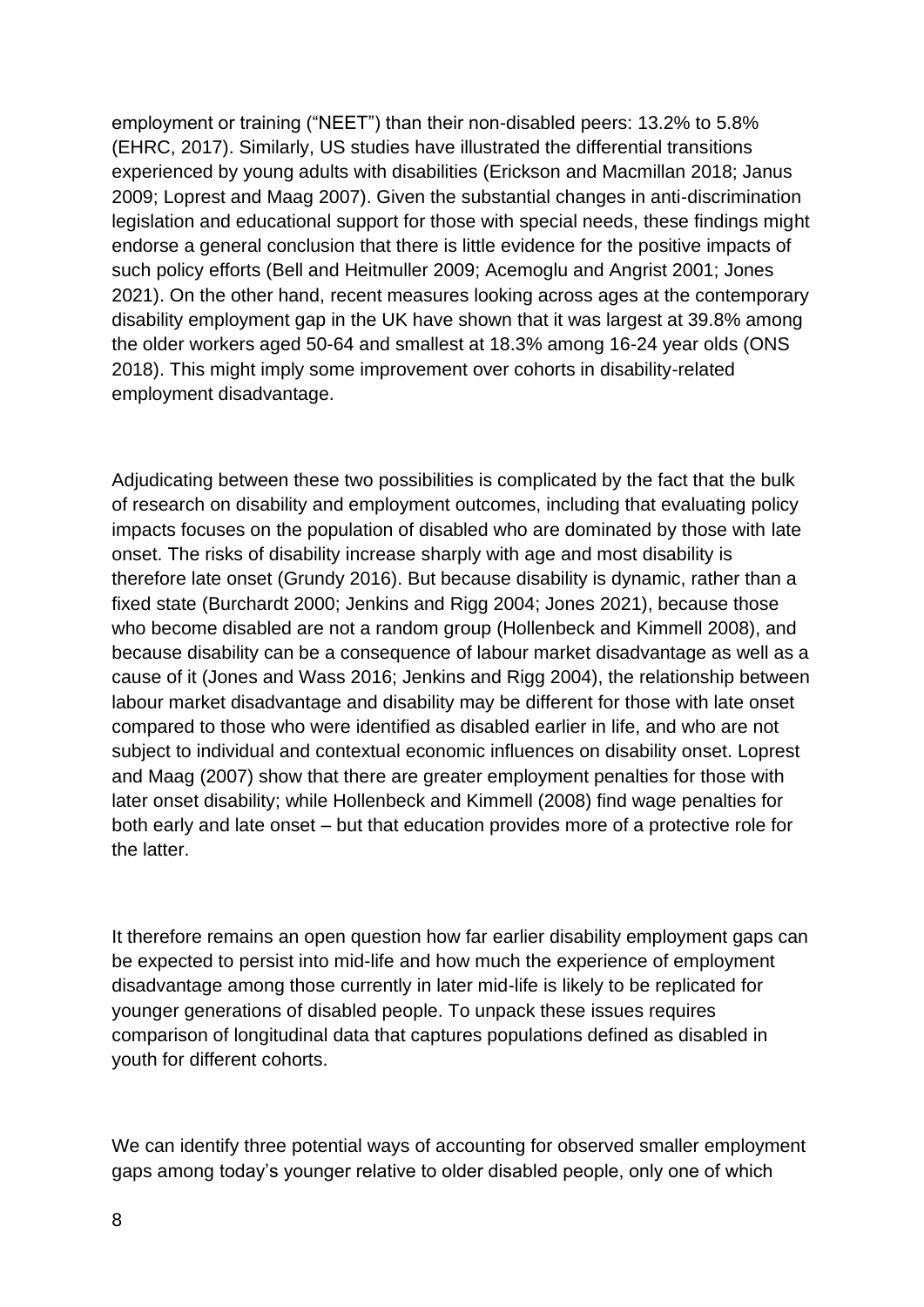implies cohort changes that can be positively associated with policy change. First, these different gaps may represent genuine cohort differences, relating to changing context and characteristics of disabled people, implying that today's young disabled people will not face the same levels of life course disadvantage as their older equivalents. Second, differences in employment gaps by age may be explained by cumulative impacts of disability which aggregate across the life-course. That is, young people's employment gaps may grow across the life course and replicate those of their older counterparts when they reach that age, implying no improvement over time. A third option is reverse causality, with more economically disadvantaged people more likely to become disabled in mid-life. This would imply that compositional differences between younger disabled people and older disabled people explain the greater employment gap at older ages, and hence for *those with early onset* there has been no improvement over time. These three explanations have different implications for how we understand disabled life courses and relevant policy interventions. We therefore elaborate each in turn, and the empirical patterns in the data that they imply.

## Cohort changes and the role of context

Age differences in disability employment gaps could represent genuine cohort differences – i.e. that current disabled youth will face lower rates of labour market disadvantage throughout their lives than their older peers. This could stem from changes in policy and practice that have specifically targeted disability discrimination and fostered disabled people's participation in employment. Disability-related legislation dates back to 1944 and the Disabled Persons (Employment) Act 1944, which was the first legislation in the UK that sought to enhance the participation of disabled people in paid work. However, its impact on increasing employment levels across the following decades was limited (Burchardt, 2000). This has been argued to stem from the dominance of the medical model, which views the individual's disability as a problem to be resolved and a challenge to employment, by contrast with the social model, which shifts the problem to the societal and institutional barriers that impact on people with disabilities accessing employment (Barnes and Mercer, 2005a; Roulstone, 2004). During the 1970s grassroots campaigning by disabled people sought to translate the social model of disability into practical action (Davis, 1990), as evidence showed disabled people remained highly economically disadvantaged (Martin and White, 1988; Grundy et al, 1999).

The introduction of antidiscrimination legislation with the Disability Discrimination Act (DDA) in 1995 marked a change in approach, endorsing the social model of disability and recognising the role of discrimination rather than simply 'productivity' in disabled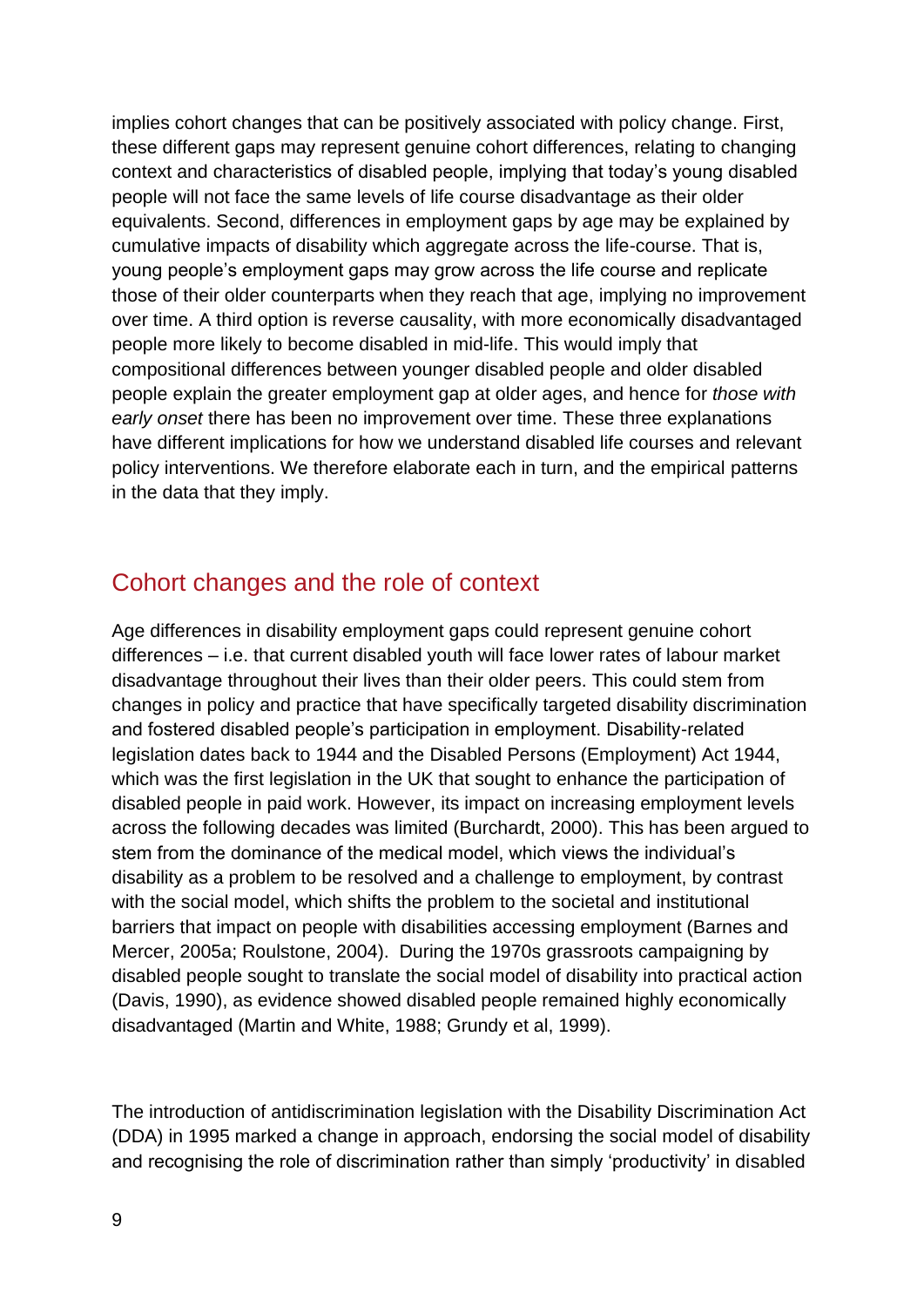people's poorer labour market outcomes. Further policy change followed the 1997 election of a Labour Government: A New Deal for Disabled People was launched in 1997 as part of the government's flagship Welfare-to-Work programme; the Disability Rights Commission (DRC) was founded in 2000 and the Special Educational Needs and Disability Act (SENDA) was passed in 2001 (for a detailed overview see Mercer and Barnes, 2004). Equalities legislation consolidated previous anti-discrimination legislation and under the terms of the UK Equalities Act 2010, which stipulated that children with disabilities, including SEN, were required by law to be given the same chances and opportunities for reaching their potential.

In 2013 a disability and health employment strategy was introduced with proposals to reform employment support for disabled people and those with health conditions (DWP, 2013). This culminated in 2016 with the Conservative Party "*Improving Lives: Work, Health and Disability Green Paper*" which set out their vision for "A society where everyone is ambitious for disabled people and people with long-term health conditions, and where people understand and act positively upon the important relationship between health, work and disability". In 2017 the Conservative part promoted a manifesto pledge to get "1 million more people with disabilities into employment over the next 10 years". Meanwhile, SEN provision was updated in legislation with the 2014 Children and Families Act, which resulted in the current Special Educational Needs and Disability Code of Practice (2015). The new provisions extended guidance and support up to age 25 to help facilitate a successful transition into adult life, and replaced 'Statements' of needs outlining support with integrated Education and Health Care plans (EHCPs).

The literature overall has not suggested positive impacts of such policy changes on disabled people's employment outcomes in the UK (Bell and Heitmuller 2009) as elsewhere (Jones 2021). However, the findings are not conclusive. There is also the possibility of heterogeneous effects for those experiencing the changing context at different points in the life-cycle and for longer or shorter periods. The development of the legislative and policy framework to foster the potential and economic independence of disabled adults and children with SEN(D) might be expected to favour the transitions of younger cohorts who have had more opportunity to benefit from these measures and result in more equal outcomes across their life-courses, consistent with Loprest and Maag (2007) findings of better labour market outcomes for those with early disability onset than those with later disability onset. Moreover, given the salience of education for the younger cohort and enduring differences in educational attainment between those with and without SEN(D), if policies have positively impacted the outcomes of the younger cohort, remaining employment gaps among them might be expected to be largely accounted for by differences in educational attainment between disabled and non-disabled adults.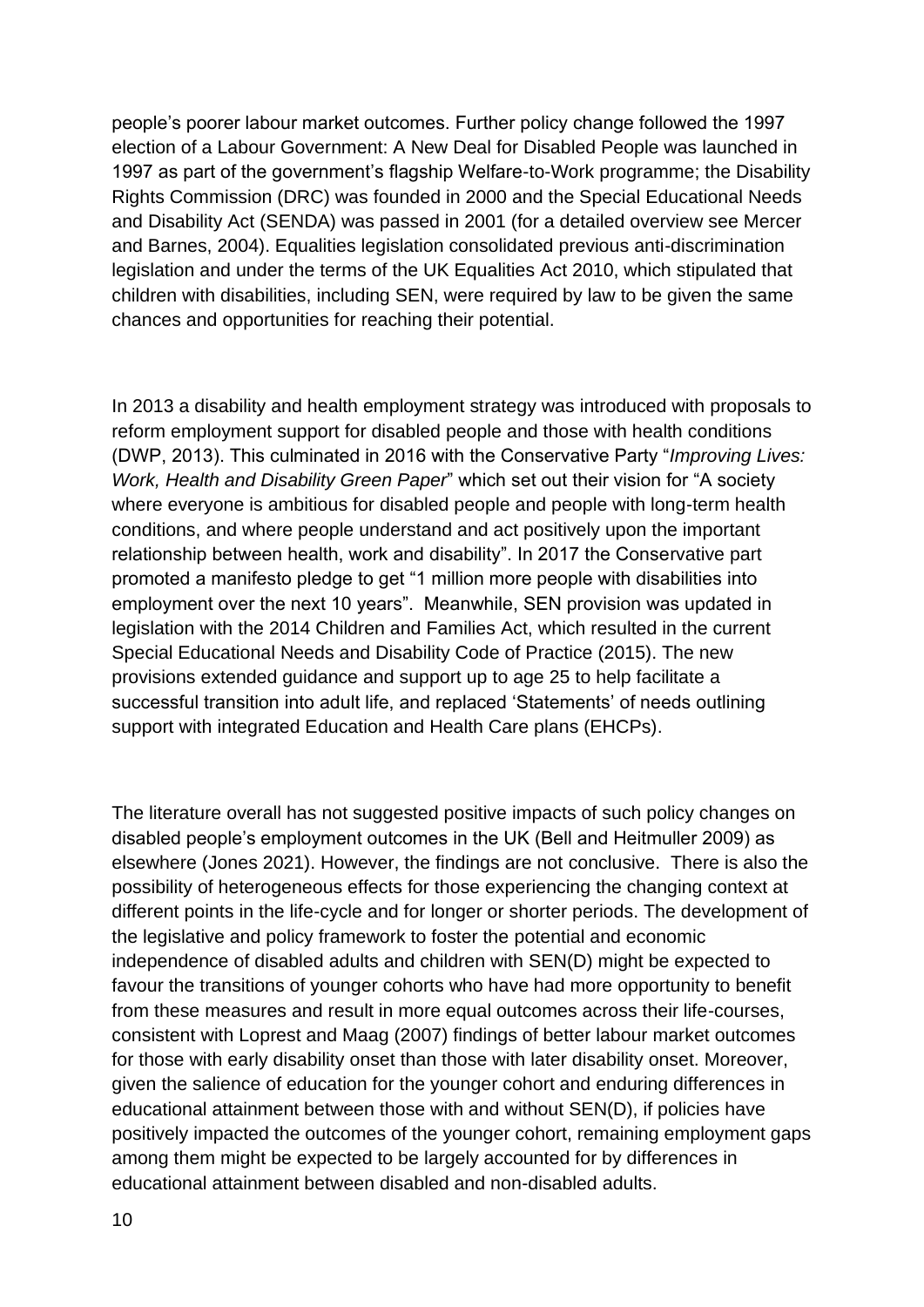In sum, if there are genuine cohort differences then we would expect to see larger employment gaps in the older compared to the younger cohort and that these remain fairly stable over time, as illustrated in Figure 1, and that education would account for a larger share of the gap for the younger cohort.

Figure 1: Expected employment gaps for those with SEN(D) on the assumption of cohort change



## Cumulative impacts of disability

At the same time, studies have consistently shown that disablism persists (e.g. Demos, 2004; IPPR, 2007; Jones 2021), as evidenced by both opinion surveys and correspondence tests (Bellmare et al. 2017). In the UK, one in three disabled adults feel there is a lot of disability prejudice in the population (Dixon, Smith and Touchet, 2018), and surveys also find negative attitudes to disability to be commonplace (Aiden and McCarthy, 2014). In this context we might expect to continue to observe substantial on-going labour market disadvantage among younger as well as older disabled people, with those among older adults reflecting the accumulation of such disadvantage.

Therefore, the second way larger employment gaps among older disabled people could be explained is as representing the cumulative impacts of disability, understood as widening gaps over time (see the discussion of cumulative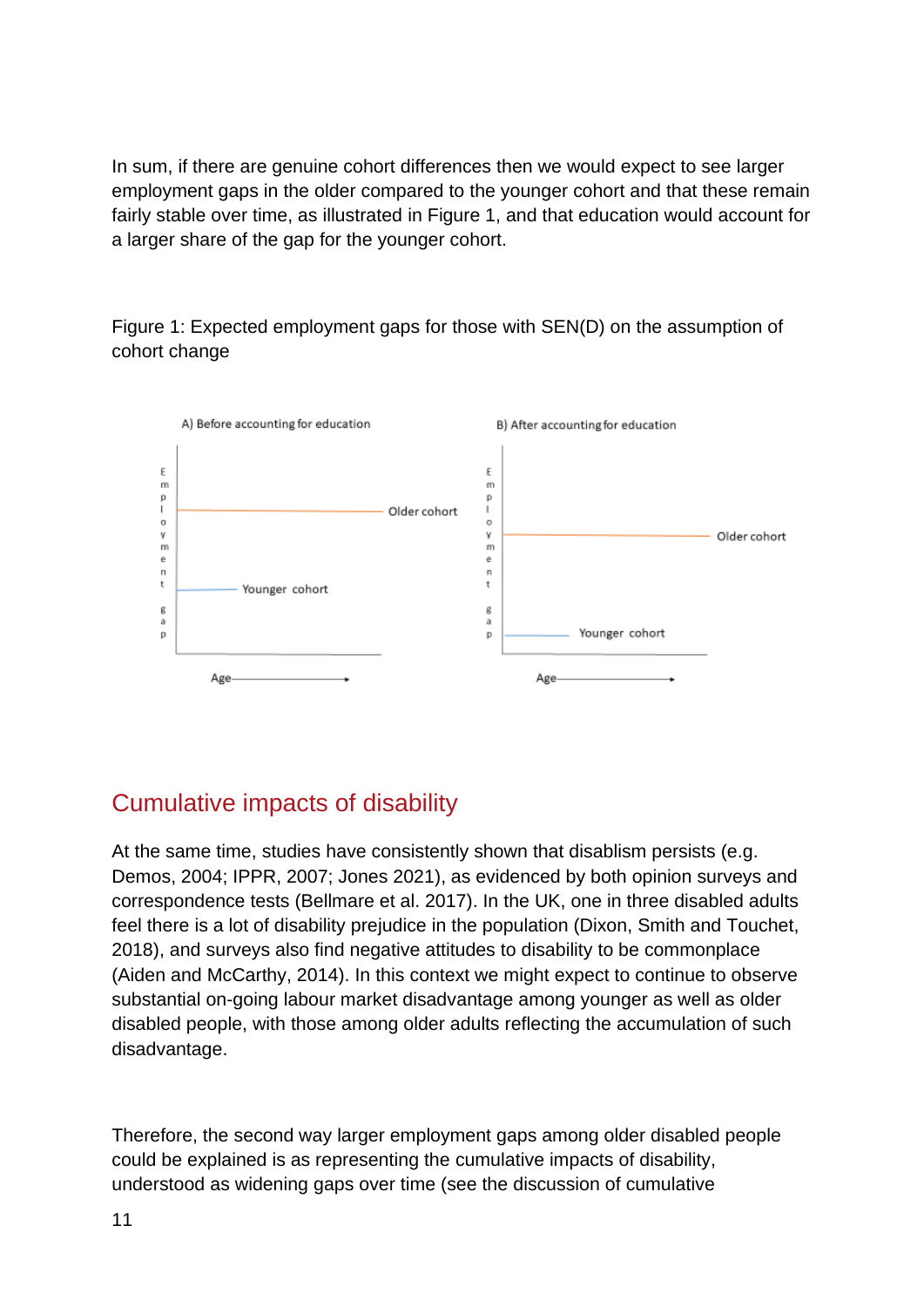(dis)advantage in DiPrete and Eirich 2006). For example, the scarring effects of unemployment have a cumulative impact over time and a potentially greater one for disabled adults. Research shows that time out of the workforce has a detrimental effect on future employment opportunities for all (Gregg, 2001). For those with greater initial risks of unemployment or non-employment, we would therefore expect lower rates of employment in later life. In addition, this 'scarring' effect is enhanced for people with disabilities, who are much less likely than their non-disabled peers to re-enter employment – 2.4% re-enter in any one quarter compared to 16% nondisabled. The net consequences are unemployment rates that are twice as high among disabled than non-disabled adults – 10% to 4.6% (figures from the annual population survey table EG1.1, Gardiner and Gaffney, 2016). Even among those who do find work after a period of time out of work, risks of re-entry into nonemployment are higher. Burchardt (2005) found that 1 in 5 non-disabled adults who had been unemployed were again out of work by the following year, but the rate was 1 in 3 among disabled adults.

If there are not cohort changes, but instead, the impact of disability accumulates over time, then we would expect to observe comparable initial gaps not fully accounted for by education for both cohorts with that for the older cohort increasing over time, as illustrated in Figure 2.



Figure 2: Expected employment gaps for those with SEN(D) on the assumption of cumulative disadvantage without cohort change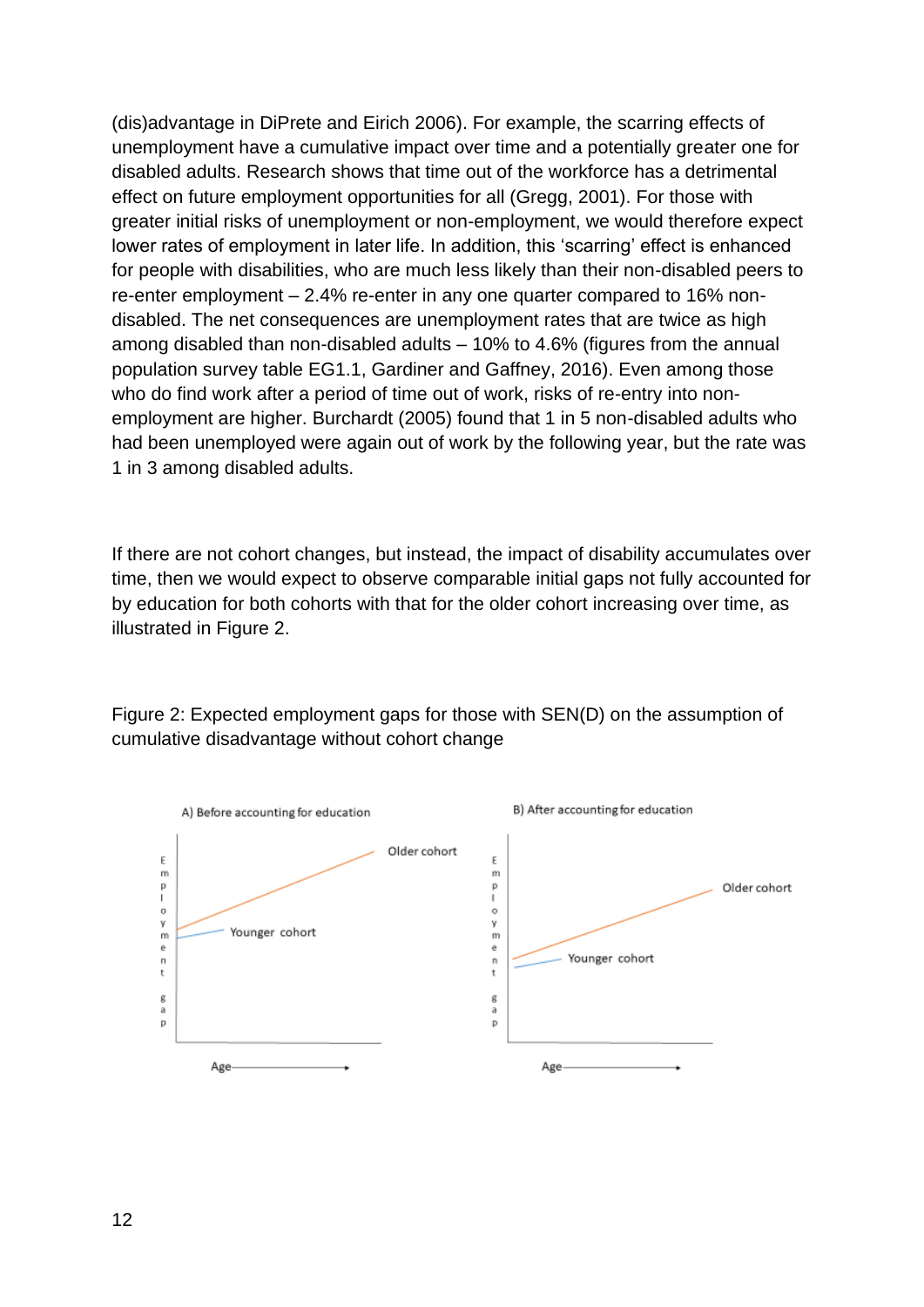# Reverse causality and the link between employment position and disability

A third way of accounting for differences in EET among disabled adults of different ages, is the ways in which for older workers, already more at risk of disability, employment circumstances themselves might contribute to the chances of disability. Since the famous Marienthal study (Jahoda, Lazarsfeld and Zeisel, 2017 [1933]), the negative consequences of unemployment for health and wellbeing have been extensively studied. We also know that areas that have faced losses of traditional industries report high rates of long-term illness (e.g. Beatty and Fothergill 2005), in what Williams (2010) regarded as a cultural crisis changing people's relationship to work, with incapacitating consequences. And longitudinal studies have demonstrated how those who are in more marginal labour market positions and on lower incomes are more likely to become disabled (Jenkins and Rigg, 2004; Burchardt, 2005). That is, the larger disability employment gaps at older ages might (in part) be the consequence of labour market disadvantage of (formerly) non-disabled workers. Indeed, we know that, except at the most severe levels of disability, employment probabilities of disabled people are highly contingent on skills and qualifications, as well as local labour market opportunities, rather than on the nature of the disability per se (Berthoud, 2008).

If those who become disabled are markedly different from those who experience disability prior to labour market entry, then we would expect the older cohort and the younger cohort to have comparable employment gaps that are smaller than those for the disabled population as a whole, as illustrated in Figure 3, and that for both cohorts the share of the gap explained by education would be comparable.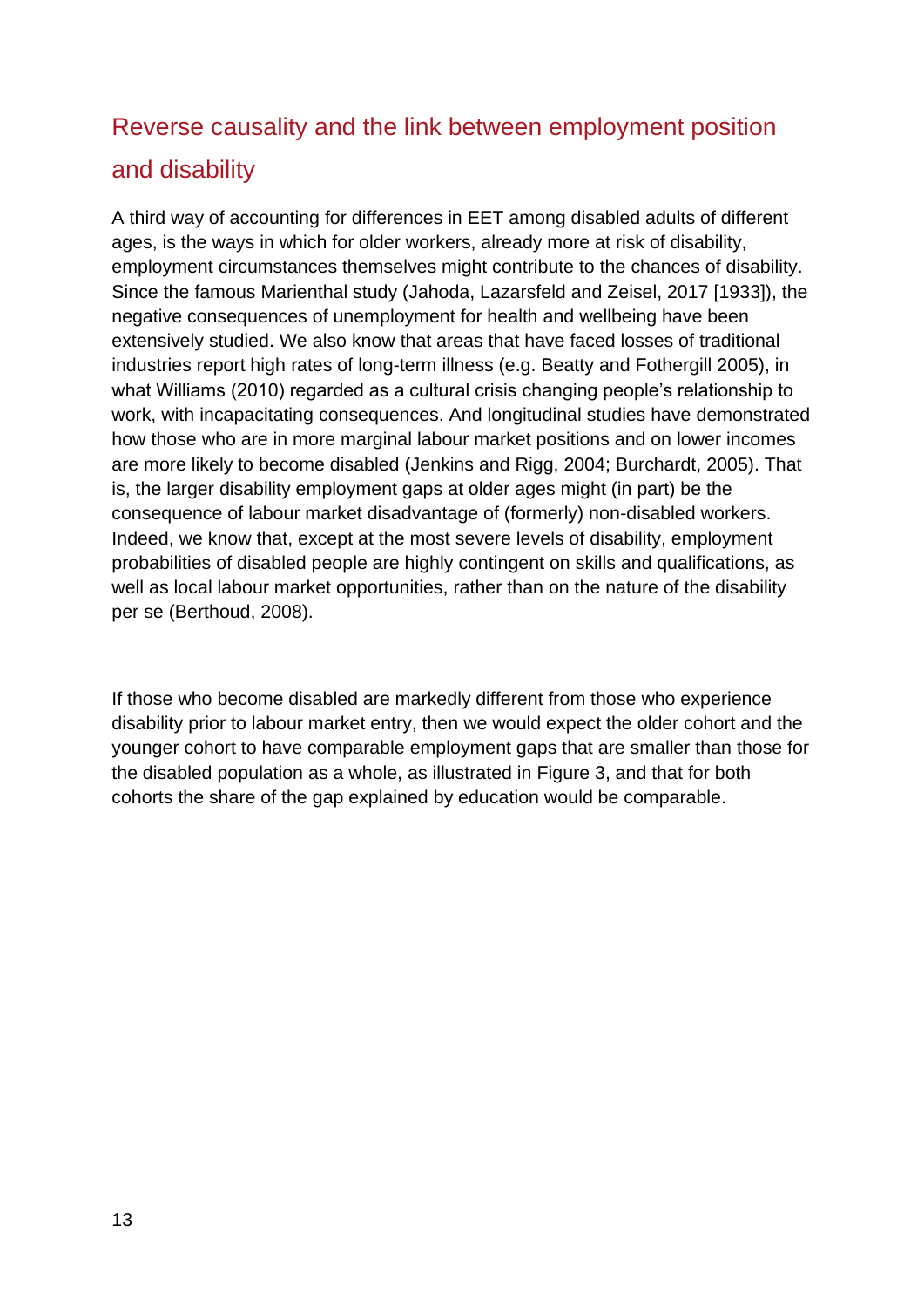Figure 3: Expected employment gaps for those with SEN(D) on the assumption of no cohort change and mid-life gaps driven by later onset disability



Disentangling these three different potential explanations for differences in disability employment gaps across the life-course and isolating the impact of 'disability' itself is not possible with cross-sectional data. Identifying cumulative disadvantage requires the ability to track individuals over time; while identifying period or cohort effects requires comparison between those born at different times. Disentangling the impact of disability from the consequences of employment disadvantage, meanwhile, requires evaluating disability prior to labour market entry.

In this paper, therefore, we conduct a comparative analysis of two cohorts born, over 30 years apart, using a measure of disability (special educational needs – SEN identification) dating from childhood, and exploring the cumulative life-course consequences of SEN identification throughout their working lives for the older cohort. We compare gaps in employment, education and training (EET) between those who were and who were not identified with SEN across the two cohorts from age 17 to around age 25 and for the older cohort up to age 50. While our findings cannot speak for the (majority of) disabled people who face disability onset later in life (DWP 2018; Jones 2021), our study enhances the understanding of the changing experience of disability in the UK, and gives us a better grasp of the impact of disability freed from selection effects. In addition, it rises to the challenge posed by Powell (2003) to take seriously the need to bring together a life-course understanding to disability research.

Crucial to our account is the role that educational qualifications may play in cohort differences and in accounting for disability employment gaps. Our approach therefore involves decomposing the gap into that part accounted for by educational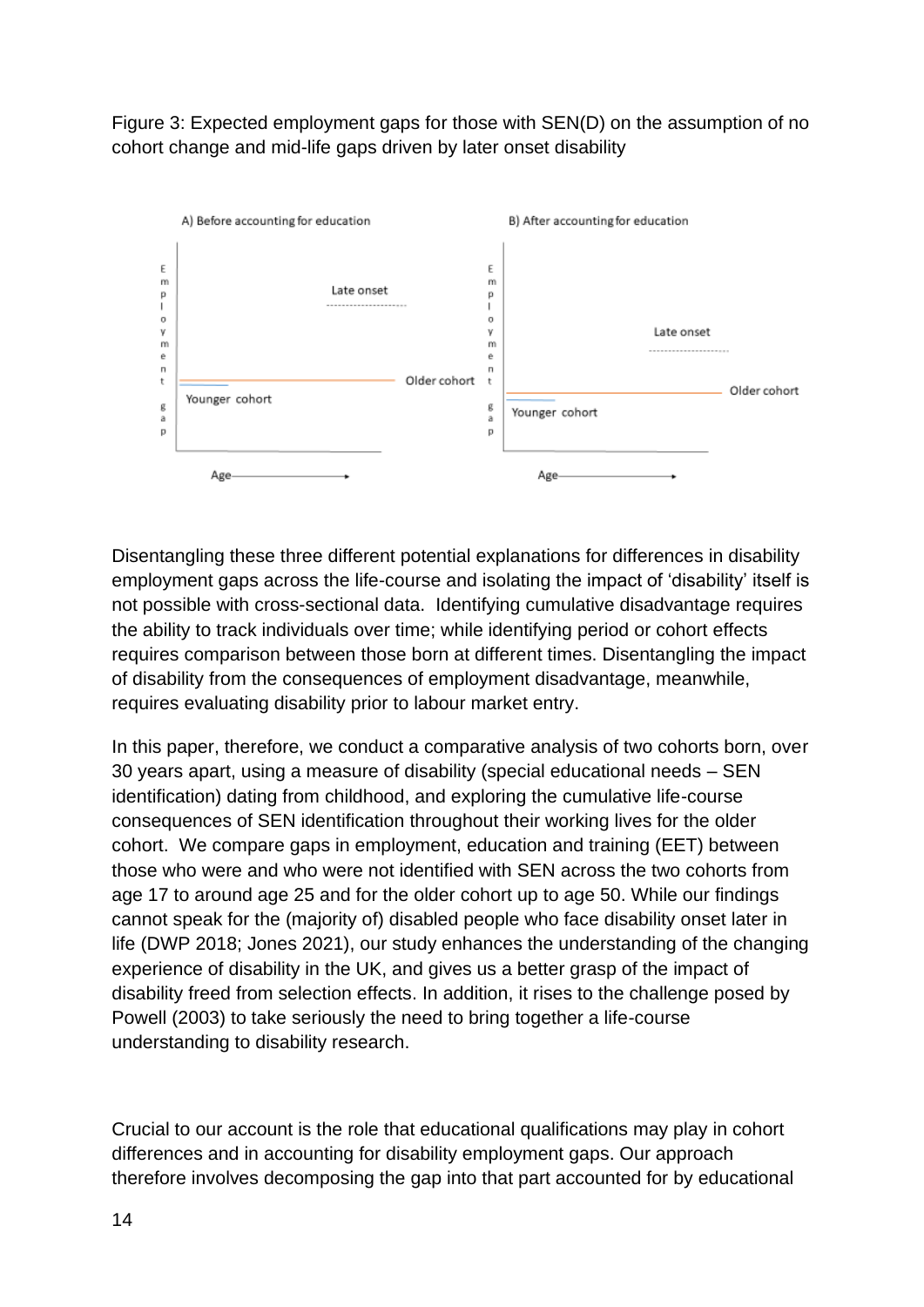qualifications and the remainder, typically understood as reflecting, at least in part, labour market discrimination (see the discussion in Longhi et al. 2012). We therefore discuss further the role of educational qualifications in economic disadvantage associated with SEN(D).

## SEN(D) and educational qualifications

While SEN(D) measured in childhood is independent of labour market experience, it is nevertheless strongly linked to educational performance (DWP 2017). Children identified with a disability or SEN fall behind early on at school, even among those whose disability or SEN is not associated with cognitive impairment specifically (Parsons and Platt, 2017). Teenagers identified with SEN or disability are more likely to leave school at the end of compulsory schooling with few or minimum qualifications (Wilson, 2003; Burchardt, 2005; Chatzitheochari and Platt, 2019; Loprest and Maag, 2007). There are substantial returns to educational qualifications in the labour market (Blundell, Dearden and Sianesi 2005), and much of the reported employment disadvantage found in studies of disability has been linked to lower levels of qualifications (Powell, 2018; Loprest and Maag 2007; Longhi et al. 2012). Despite increases in university participation among disabled people (OfS 2019), there are still far fewer disabled adults who secure a degree-level qualification, 18.7% to 35.3% (EHRC, 2017). We would therefore expect that employment gaps would reflect, at least in part, differences in levels of qualifications.

Compared to earlier cohorts, these gaps in educational attainment may also matter more for contemporary young disabled people. The context for those who are entering the labour market as young adults now is rather different that it was for those who are now in mid-life. Far greater numbers of teenagers now stay in education up to age 18 or go on to attend higher education (Lindley 1996; Barham et al., 2009; Crawford et al., 2011a; UKCES 2011a). Walker and Zhu (2008) noted that there was a doubling in university participation over the 1990s, with no reduction in the graduate earnings premium for those who attended. Indeed, the importance of qualifications for labour market participation and successful outcomes has increased (ONS, 2011), with jobs that did not require higher-level qualifications in the past now doing so.

The returns to qualifications may also be relatively greater for disabled compared to non-disabled job-seekers, at least among those with later onset (Hollenbeck and Kimmel 2011). Recent figures for the UK show, for example, that 60% of disabled graduates were employed six months after graduation close to the 65% of non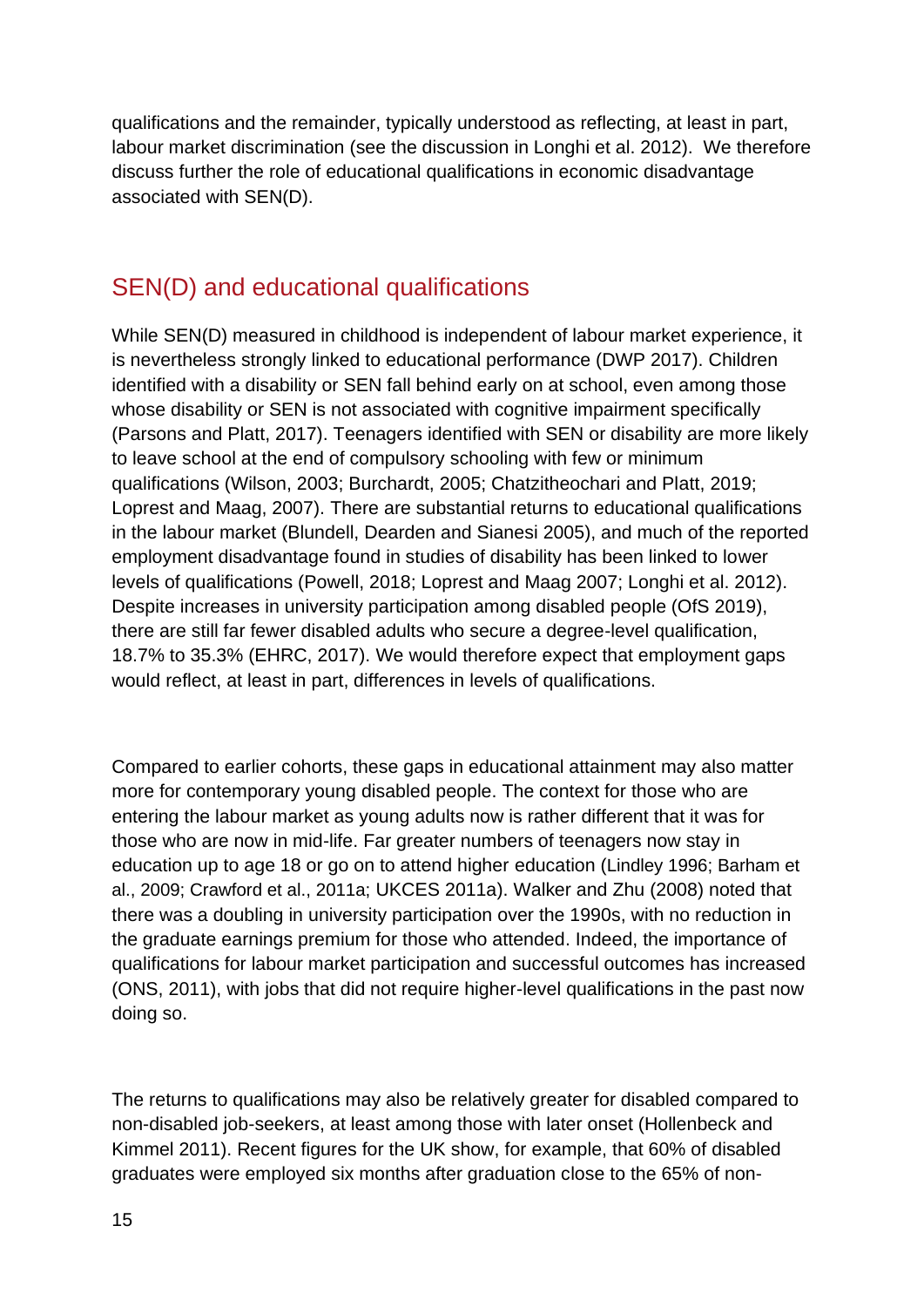disabled graduates (ODI, 2013). And in 2017, 71.7% of working age adults with a disability and a degree were employed compared to just 17.0% of disabled adults with no qualifications (Powell, 2018).

In our analysis therefore we evaluate how much of any disability gaps are accounted for by differences in education. This gives some guidance on the relevance of policy relating to the attainment of educational qualifications compared to policy related to facilitating labour market participation is likely to be relevant to the experience of future cohorts of disabled men and women.

## SEN(D), education and family background

Both childhood and adult disability has been strongly linked to social class and social origins. Children from lower social class backgrounds are more likely to be identified with special educational needs or disabilities (Powell 2006; Parsons and Platt, 2013; Tomlinson 2017). Adults' socio-economic position is related to the chances of being or becoming disabled, with higher rates among those more economically marginalised as it is associated with the risks of becoming disabled (Jenkins and Rigg, 2004; Burchardt, 2000; Davies et al, 2016), partly as a consequence of lower educational attainment and different occupational trajectories (Loprest and Maag, 2007; Erickson and Macmillan 2018).

The association between family background and educational attainment is wellrecognised, with a wealth of literature charting the secondary effects of family background on children's educational outcomes (Jackson et al., 2007), and the effect of family origins on labour market outcomes net of, as well as mediated by, education (Breen 2004). Therefore, some disadvantage affecting disabled adults may stem not just from direct effects through education but through indirect effects of family background. Existing studies of educational performance have shown net effects of both disability and of family background, though Wells et al. (2003) suggest that disabled young people's outcomes are rather less sensitive to social origins than those of their non-disabled peers. We might therefore anticipate that some disability gaps at labour market entry and in any cumulative disadvantage associated with disability might in part be attributable to social class background. Arguably, this is particularly like to be the case for older cohorts where lower expectations of disabled children may be compounded by social class stratification. If this is the case, addressing social mobility may have positive impacts on disabled people's economic outcomes across the life course.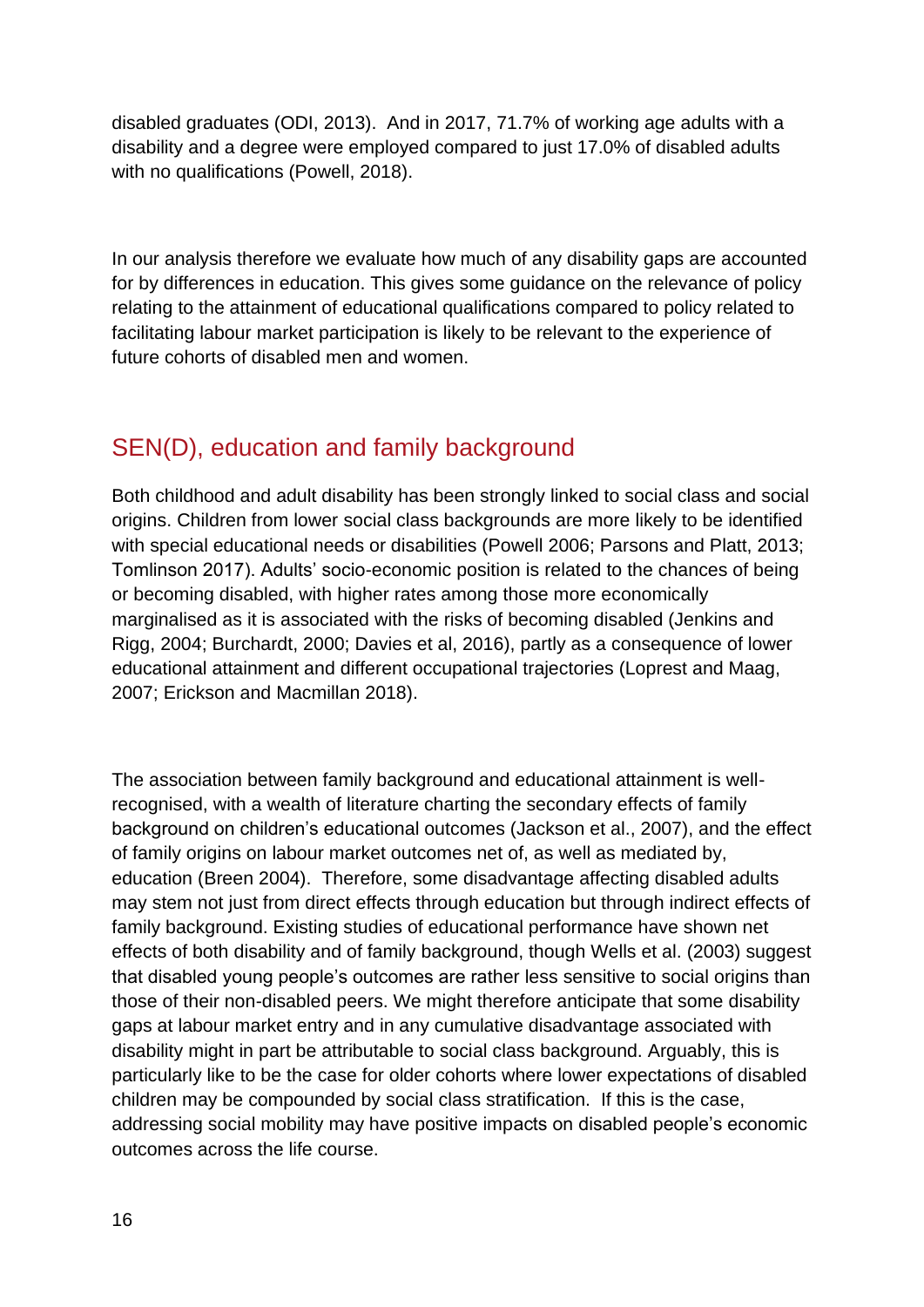## Defining disability and special educational needs (SEN(D))

Definitions of SEN(D) have varied greatly over time. What constitutes special educational needs or disability is historically and contextually contingent, depending on how environments are or are not disabling for particular forms of impairment (Altman 2014; Unicef 2013; Barnes and Mercer 2005a), and on changing expectations of school pupils and school performance (Powell 2003; Tomlinson 2017). Not only cognitive and socio-emotional, but also physical disabilities have been understood differently in terms of their implications for learning over time. SEN(D) as an ascriptive category is not objectively fixed, and also changes throughout school years (Hutchinson 2017), as well as in adult life (Jones et al. 2018). Tomlinson (2017) has discussed the ways in which SEN labelling in the school years is linked to labour market demands and the ways in which the schools are on-going sites of processes of inclusion and exclusion reflecting what is needed for 'success'. Powell (2006) notes the institutional factors implicated in both designation with SEN and its consequences. At the same time identification with SEN provides the opportunity for the implementation of support to foster the potential of the child within the school setting. While in earlier decades fewer children were expected to leave school with qualifications or to stay on to post-compulsory education, special needs were only identified for a relatively small proportion. Subsequently the proportions expanded (Tomlinson 2017). The most recent figures for England suggest that 14.4% of school age children have special educational needs, even if those ever identified with SEN is much higher at around 40 per cent (Hutchinson, 2017). We therefore focus on the measures of SEN as they were applied at the different periods the children in the two cohorts were in school.

It is also important to note that SEN status, while linked to learning needs, and correlated with cognitive ability, does not necessarily imply lower cognitive skills or inability to succeed academically. Those with SEN are very heterogeneous (Powell, 2006), and show cognitive skills and educational performance across the range of test scores. At the same time, identification with SEN is clearly associated with average poorer school performance across school life, even net of cognitive ability (Parsons and Platt, 2017; Chatzitheochari and Platt, 2019; Schmaus, 2018). This suggests that there may be further potential to increase qualifications levels among those with SEN(D) even if *on average* they are likely to achieve less highly than their counterparts without SEN(D).

We next turn to the data, which includes the life history information from two longitudinal studies, which enable us to investigate our research questions. We then describe our analytical approach.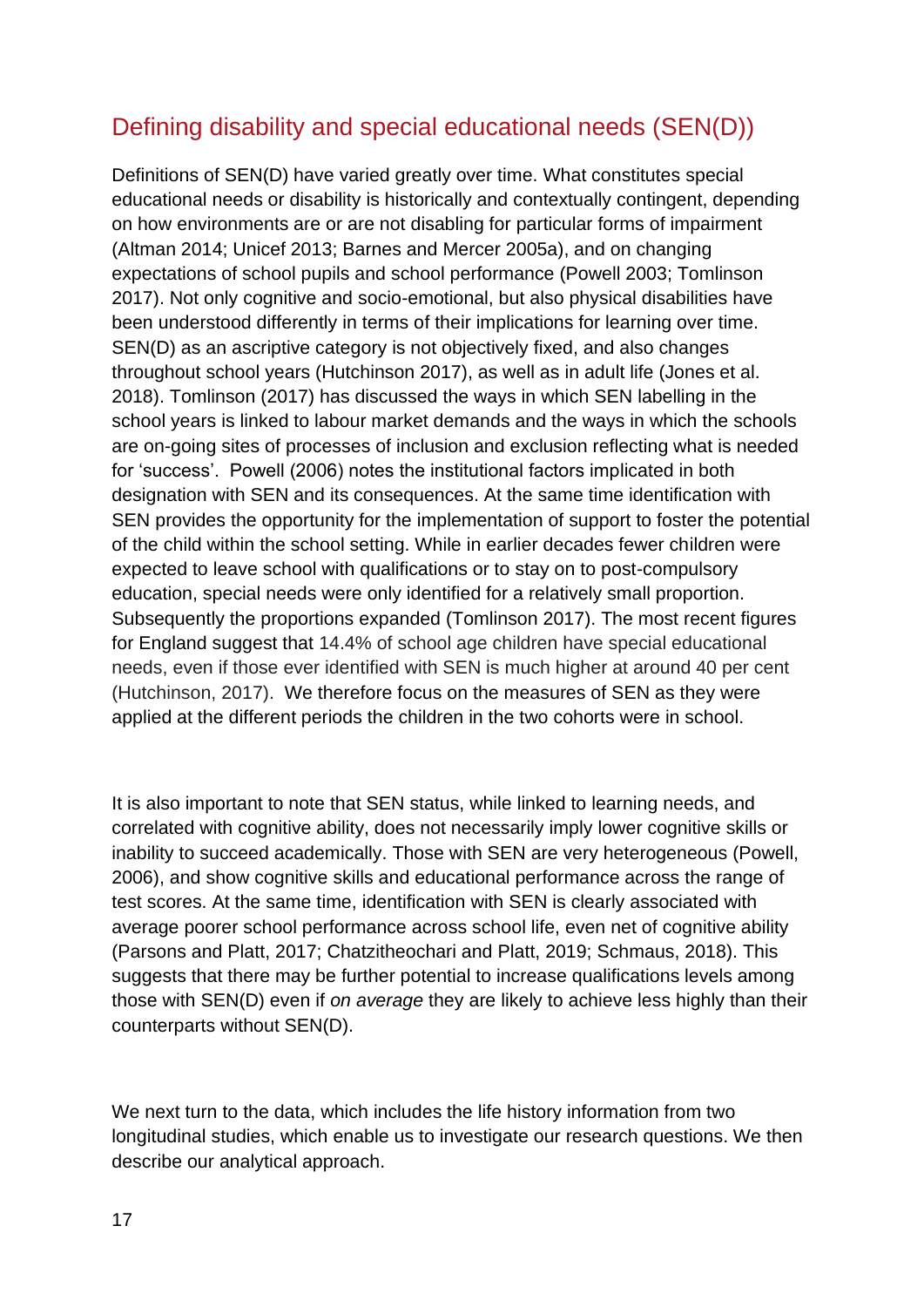# Data and methods

## Data and samples

#### The 1958 Cohort (National Child Development Study)

The 1958 cohort, also called the National Child Development Study (NCDS), is a continuing, multi-disciplinary longitudinal study, which takes as its subjects all the people born in one week in England, Scotland and Wales in one week in March 1958: almost 17,500 babies (See: [http://www.cls.ioe.ac.uk/ncds\)](http://www.cls.ioe.ac.uk/ncds). Following the initial birth survey in 1958, there have to date been nine attempts to trace all surviving members of the birth cohort in order to monitor their physical, educational, social and economic development at ages 7, 11, 16, 23, 33, 42, 46, 50 and 55. As well as collecting information on contemporary circumstances, each survey aims to fill in the economic and family history of respondents since they were last interviewed.

We exploit data up to age 50, as the last face-to-face survey. Given overall attrition and especially the greater likelihood of those with SEN dropping out over this extended period, we face issues of missing data and potential bias caused by selective attrition. We therefore use multiple imputation with chained equations to provide complete information for all those who were both included in the original birth survey and provided SEN(D) information at age 16, and who were still alive at age 50 (n=12,780). We adopt Schafer's data augmentation approach (Schafer, 1997) under the assumption of 'missing at random' (MAR). In order to maximise the plausibility of the MAR assumption we included a large set of auxiliary variables in our imputation model. In this instance MAR implies that that our estimates are valid if missingness is due to variables (auxiliary or substantive) that were included in our models (Little & Rubin, 2002). All reported analyses are averaged across 20 replicates based upon Rubin's Rule for the efficiency of estimation under a reported degree of missingness across the whole data of around 0.20 (Gelman & Hill, 2007; Little and Rubin 2014).

#### Next Steps

Next Steps, previously known as the Longitudinal Study of Young People in England (LSYPE), follows the lives of around 16,000 people born in 1989-90. The study began in 2004 and surveyed a representative sample of school Year 9 (age 13/14) students attending state and independent schools in England. The cohort members were surveyed every year until 2010, when they were age 19-20. A subsequent survey took place in 2015/16, when the cohort members were 25. The study has collected information about participants' education and employment, economic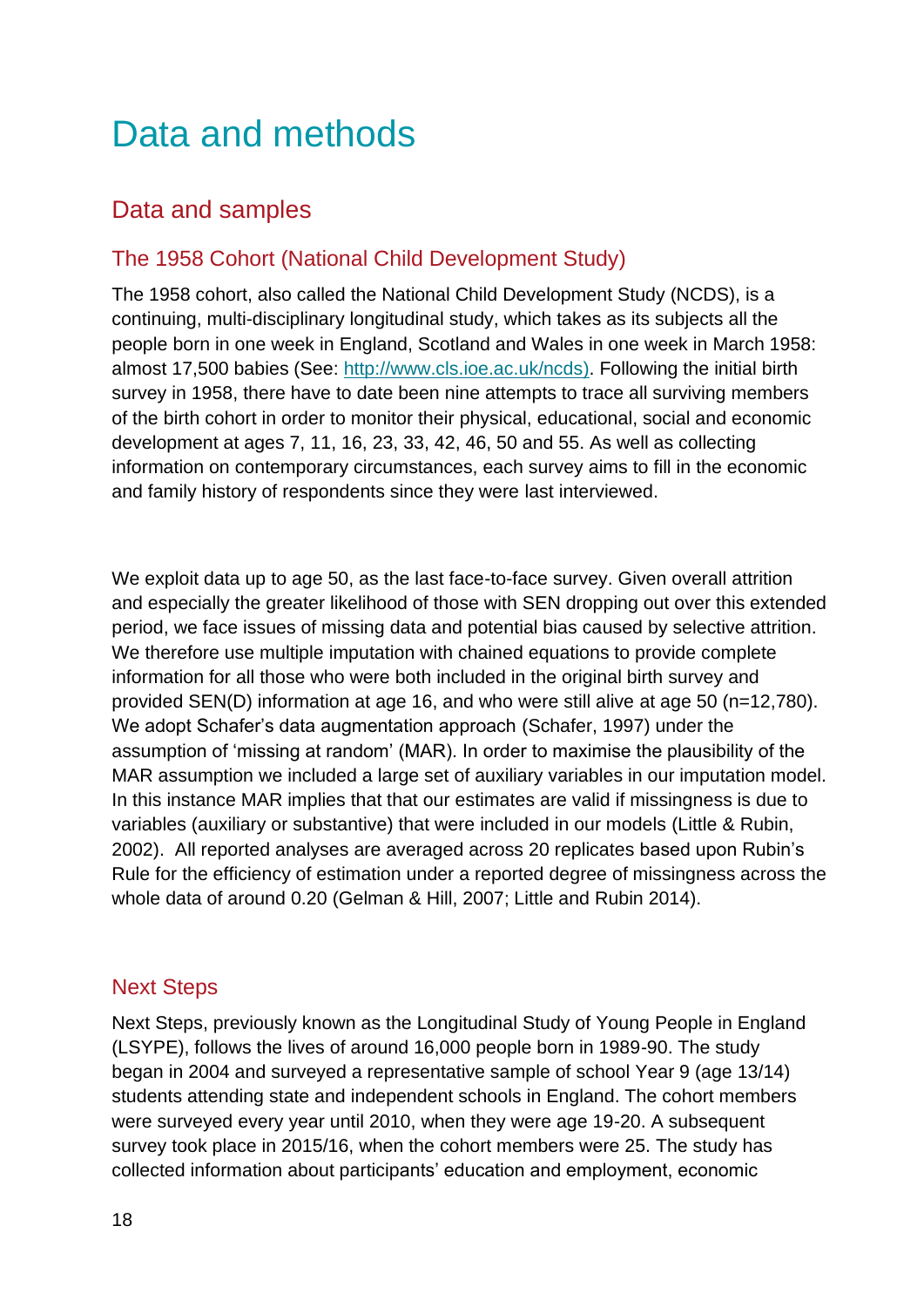circumstances, family life, physical and emotional health and wellbeing, social participation and attitudes, initially from both the youth and their main carer (waves 1-3), and subsequently only from the young people. In later sweeps, respondents provided information on their activity since the last interview, providing information on their employment and education back to the end of compulsory schooling (age 16). The first survey collected information on 15,770 young people and 7,707 took part in the latest survey, of these we had information on their school SEN status for 7,499. It is this sample of 7,499 25-year olds that provides the basis of our analysis. We investigated patterns of attrition and found no evidence for an increased risk of dropping out among respondents with SEN, which could potentially have biased our estimates. All analyses are adjusted for the complex sampling design of the survey and for nonresponse.

#### **Measures**

#### SEN(D)

#### *The 1958 Cohort*

We constructed a measure of SEN(D) derived from that created for a subsample of respondents for the 1976 *The Warnock Study of Handicapped School Leavers* (Walker 1982). A seven-category variable used in the Warnock Study was generated from information collected at age 16. The categories were Educationally subnormal (ESN(Severe) or ESN(Moderate), Physically handicapped, Maladjusted, receiving some form of special help at school, would benefit from receiving some special help and a non-handicapped control group. We first generated the variable for the whole cohort and then collapsed this into two groups: those with special educational needs (ESN(S), ESN(M), Physically handicapped, Maladjusted) against all others. For the 15,466 who participated in the age 16 survey 4.5% of males and 2.6% of females were identified with special education needs.

In our final analytical sample of 12,762, following multiple imputation as described above, 3.4% had identified SEN, 4.2% men (n=271) and 2.6% women (n=161), very close to the original proportions identified with SEN(D) at age 16, although teenagers identified with SEN(D) had a higher mortality rate than teenagers with no SEN(D).

#### *Next Steps*

Parents were asked whether the young person currently has any special educational needs at wave 1 (at age 13/14). For those who were missed at wave 1, the question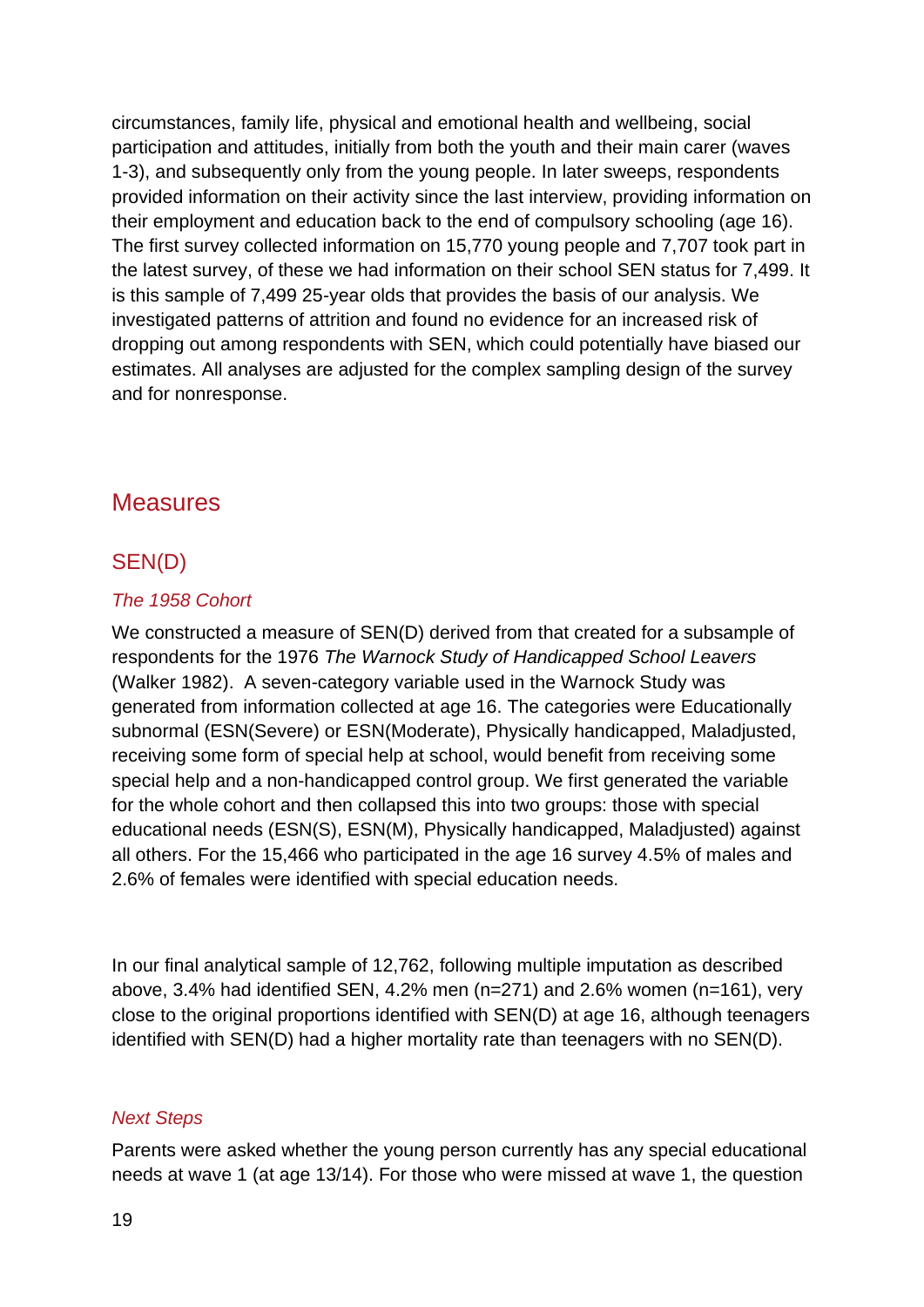was repeated at wave 2. We combine responses from these first two surveys (2004- 6). In each case, a follow up question asked about the type of SEN. Following common practice, we exclude the small numbers for whom their educational need was related to speaking English as another language or to being 'gifted and talented' (Chatzitheochari and Platt 2019). In the first two waves, 13 per cent were identified as currently having SEN of whom 5 per cent had a Statement of Need, indicating severer needs that require additional resources for their support needs.<sup>1</sup> In our analytical sample (n=7499), 13.9% had an identified SEN when at school (10.4% men, 6.9% women) of whom 5.2% had a Statement of Need (7.7% men, 2.8% women): illustrating that there was no evidence for differential attrition by SEN status.

We use the overall measure of SEN, for comparability with the undifferentiated measure in the 1958 cohort. However, as a sensitivity analysis we repeat the analysis only for those who with a Statement, since, given the different proportions with SEN in the two cohorts, these arguably represent a group with more comparable severity of needs to the 1958 category. We report these additional analyses at relevant points in the text, and provide the tables in our Supplementary Materials.

#### Time in Education, Employment and Training (EET)

We used economic activity history data to calculate the number of months an individual spent in EET over the nine years from January at the start of the calendar year following the year they turned 16 to December of the year they turned 25. For the 1958 cohort this was January 1975 to December 1983 and for the Next Steps cohort, January 2007 to December 2015: a total of 108 months. For the older 1958 cohort, we also calculated time in EET up to the year of their  $50<sup>th</sup>$  birthday, 2008: 34 years or 408 months. We focused on the proportion of time in EET rather than employment or unemployment given the expansion of post-compulsory education among the younger cohort, and the different labour market conditions faced by the two generations of school leavers, which, for the younger cohort coincided with the Great Recession and its aftermath.

#### Highest qualification

The highest academic qualification an individual achieved categorised to a common metric for both cohorts using the National Vocational Qualification (NVQ) framework.

<sup>&</sup>lt;sup>1</sup> Following provisions relating to SEN in the Children and Families Act 2014, Education Health and Care Plans have now replaced Statements of need.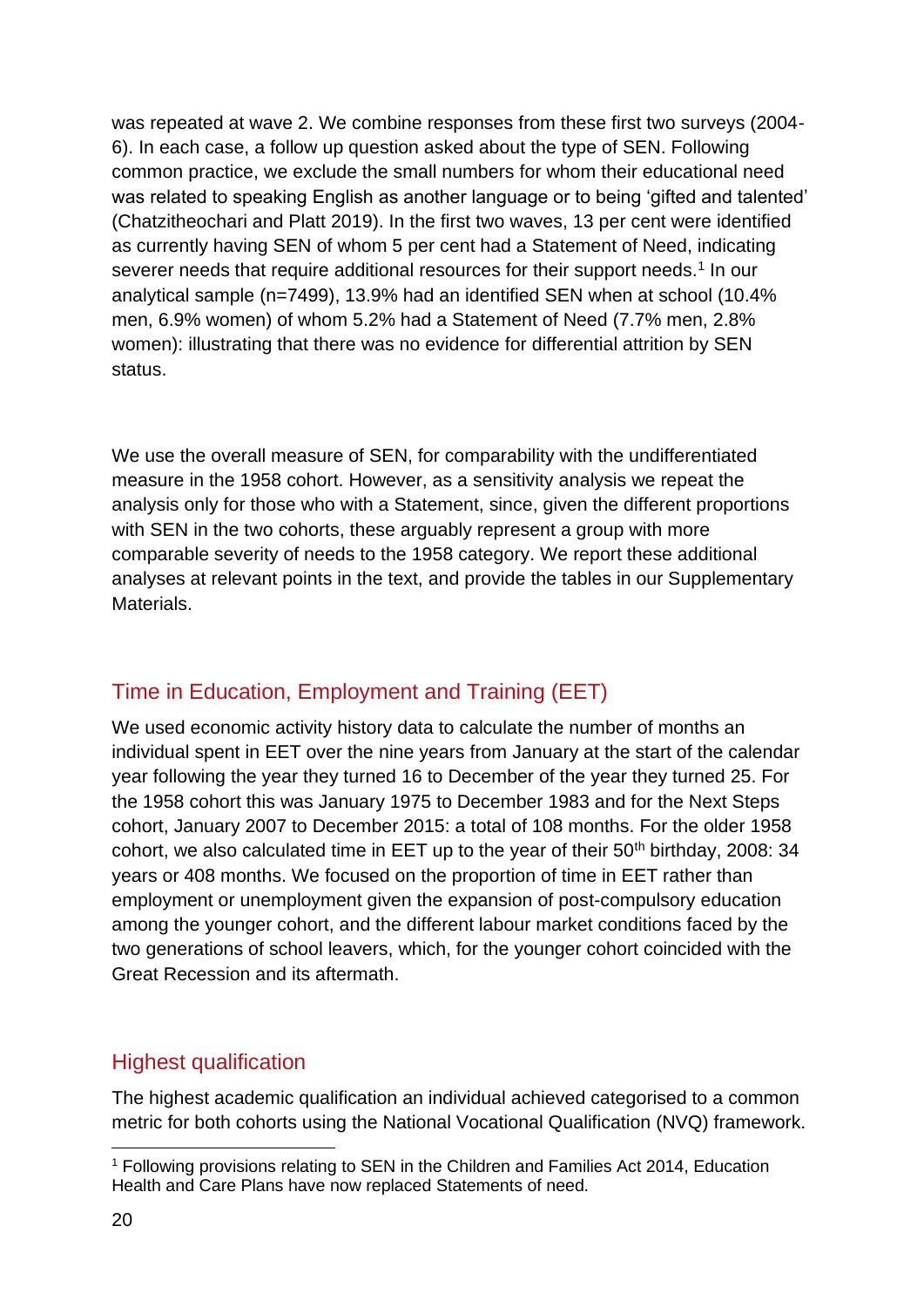This gave a range from no qualifications (0) to NVQ4 or higher (4). NVQ4 is equivalent to a degree (NVQ5 to a higher degree).

#### Family background

In the 1958 cohort, family social class was derived from father's occupation measured at the time of birth. In the few cases where there was no father, the occupation of the mother's father was used. Occupations were coded to the *Registrar-General's Social Classes,* a six-category classification ranging from 'unskilled' to 'professional' occupations introduced in 1913. This has subsequently been replaced with the National Statistics Socio-economic Classification (NS-SeC; Rose, Pevalin and O'Reilly 2005). The parental occupations in Next Steps were categorised to a reduced eight-category version of the NS-SeC ranging from never worked/ long-term unemployed, through routine and semi-routine occupations to higher managerial and professional. The highest category of mother or father (or other main carer) is used.

## Analytic strategy

We start by describing the key characteristics of those with and without SEN(D) across the two cohorts. We then compare current economic outcomes of the Next Steps cohort at age 25 (2015) with those of the 1958 cohort when they were aged 23 (1981), by SEN(D) status. We then turn to our key outcome, SEN(D) gaps in months' participation in EET between age 17-25, comparing these gaps across the cohorts.

We estimate Blinder-Oaxaca decompositions (Blinder, 1973; Oaxaca, 1973; Jann, 2008) of these EET gaps to evaluate the extent to which any gaps can be attributed to compositional differences in educational attainment and family background, and how this varies for the two cohorts.

We extend the analysis for the 1958 cohort up to age 50. After describing a range of economic outcomes at age 50 by SEN(D) status, we track the EET gap between ages 17-50. We again estimate Blinder-Oaxaca decompositions to estimate the contribution of compositional differences in education and family background to these life-course inequalities.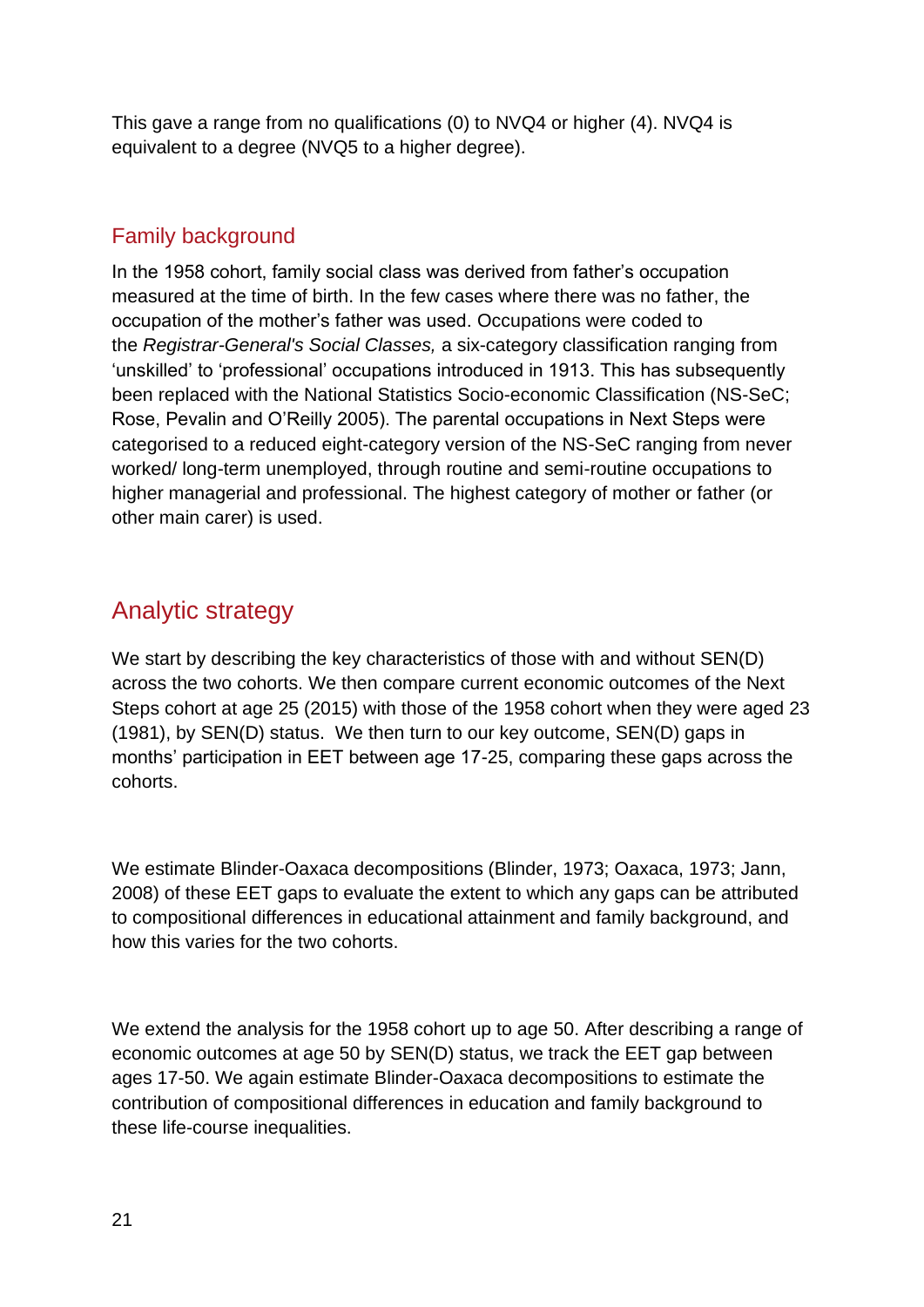Given the differences in men and women's labour market participation and changes in those patterns over time, we carry out all our analyses separately for men and women.

# **Findings**

Table 1 provides descriptives of educational attainment and key economic outcomes across the two cohorts by SEN status. For men and women from both cohorts, those with SEN were significantly less likely to have attained degree level qualifications, and spent significantly fewer months in EET across the period up to age 25. They were also likely to have significantly lower earnings (as measured as gross weekly pay – GWP); and, for the older cohort the chances of having no qualifications were significantly higher. The gaps appear larger for the older cohort and for women from that cohort in particular, even if they were less likely to be identified with SEN in the first place.

|                             | <b>MEN</b>       |                |                         | <b>WOMEN</b>         |                         |                |                         |            |
|-----------------------------|------------------|----------------|-------------------------|----------------------|-------------------------|----------------|-------------------------|------------|
|                             |                  | <b>NCDS 23</b> |                         | <b>Next Steps 25</b> |                         | <b>NCDS 23</b> | <b>Next Steps 25</b>    |            |
|                             | No<br><b>SEN</b> | <b>SEN</b>     | <b>No</b><br><b>SEN</b> | <b>SEN</b>           | <b>No</b><br><b>SEN</b> | <b>SEN</b>     | <b>No</b><br><b>SEN</b> | <b>SEN</b> |
| No Quals                    | 10.5             | 48.7*          | 5.7                     | 24.3                 | 10.9                    | $53.3*$        | 7.1                     | 19.5       |
| Degree+                     | 28.3             | $5.2*$         | 29.3                    | $7.7*$               | 29.1                    | $2.7*$         | 30.2                    | $9.6*$     |
| <b>Econ Act</b>             |                  |                |                         |                      |                         |                |                         |            |
| Employed                    | 83.1             | $60.9*$        | 85.6                    | 67.0*                | 64.5                    | $30.2*$        | 67.4                    | $55.2*$    |
| £ GWP deflated <sup>1</sup> | 415.29           | 329.72*        | 461.50                  | 370.69*              | 307.70                  | 224.56*        | 371.10                  | 257.87*    |
| Lifetime 17-25              |                  |                |                         |                      |                         |                |                         |            |
| <b>Months EET</b>           | 91               | $67*$          | 94                      | 88*                  | 79                      | $43*$          | 93                      | $80*$      |
| N(100%)                     | 6217             | 271            | 2924                    | 403                  | 6113                    | 161            | 3898                    | 274        |

#### **Table 1: Comparison of employment experiences in mid-20s**

<sup>1</sup>Deflated to 2016 prices (CPI). \*Differences between those with and without SEN significant at p<0.05.

Figures 4 and 5 illustrate the month-by-month measure of EET participation. They show that men and women with SEN(D) spent less time in each 12 month period in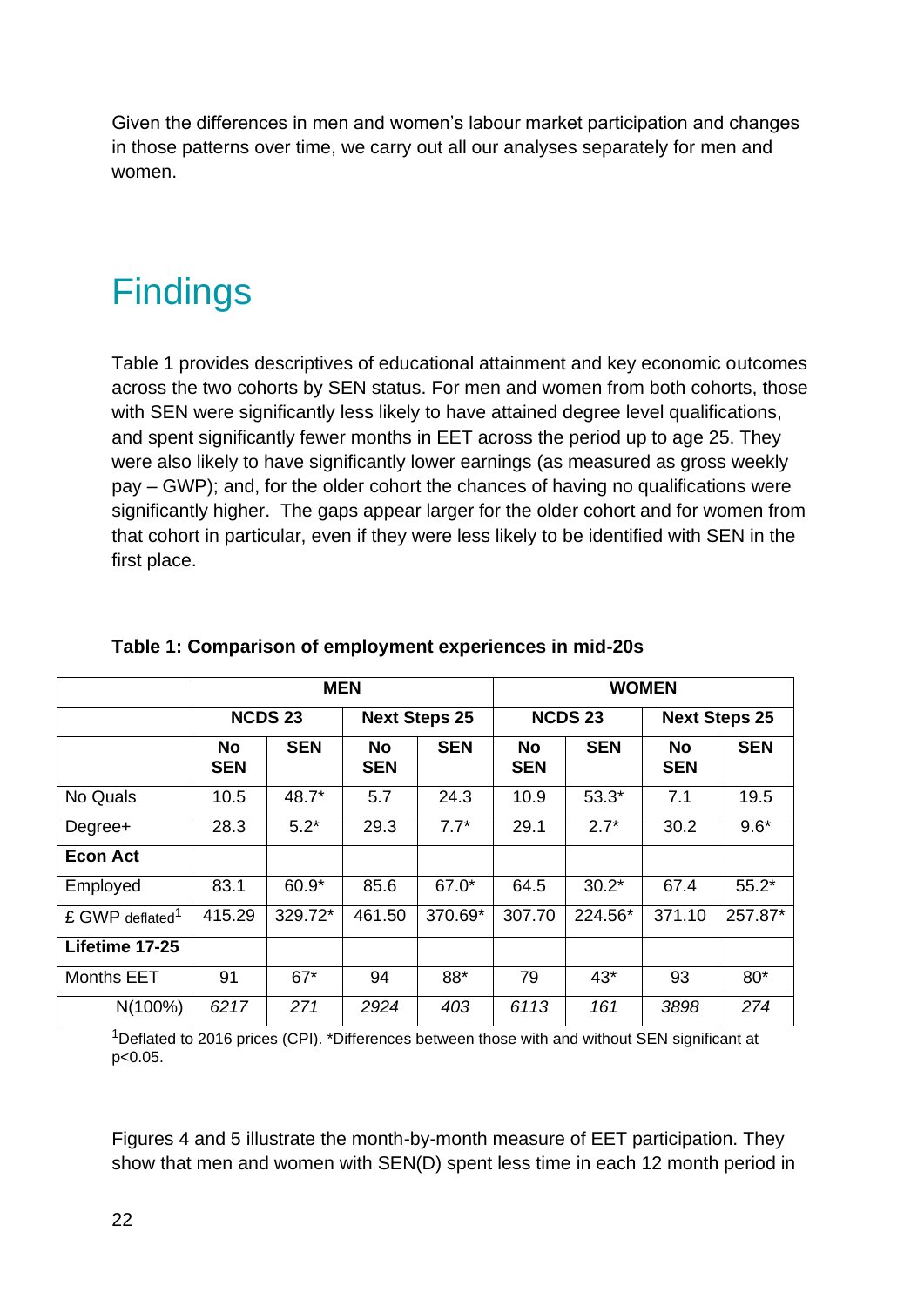EET than their non-SEN(D) peers, adding up to the cumulative gaps shown in Table 1 of 6 months less EET for men with SEN in Next Steps, 13 months for women with SEN in Next Steps, 2 years (24 months) for men with SEN(D) in NCDS and three years (36 months) for women with SEN(D) in NCDS compared to their non-SEN(D) counterparts of the same sex.

Women as a whole spent less time in EET in the NCDS compared to the Next Steps cohort, reflecting the earlier transition to motherhood and family care roles that were typical at this time, but this does not explain why women with SEN(D) should be particularly likely to drop out of the labour market, particularly given evidence that those with SEN(D) have lower chances of forming intimate relationships (Parsons and Platt, forthcoming).

When we focus only on those with a Statement (see Supplementary materials), we find that their economic and educational outcomes are substantially poorer than those for young people with SEN but no Statement (or the all SEN group), but that they are still not as poor as for the 1958 cohort.

We seem to see a consistent pattern, then, that the penalty associated with SEN(D) has declined across cohorts, though it still remains larger for women than for men. This would appear to be consistent with the suggested account of cohort change (Figure 1), though it remains to examine whether the gap has increased over time (as illustrated in Figure 2). We also posited that if we were observing cohort change, we would be likely to see most of any remaining SEN gap in EET for the younger cohort being accounted for by differences in educational attainment. To examine this, we turn to our decomposition results.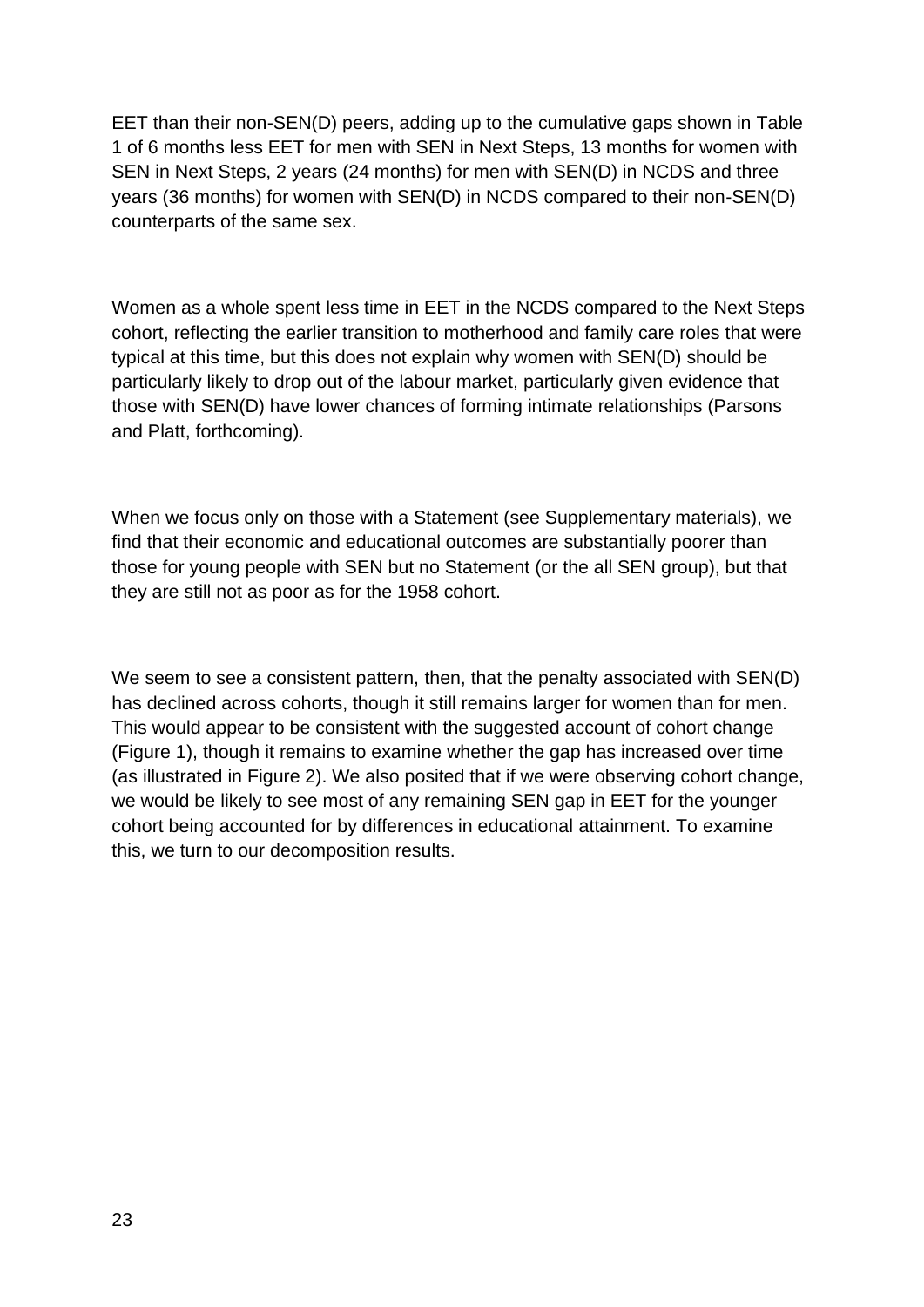**Figure 4: comparison of the percentage of men in EET by SEN(D) status and cohort in each year between age 17 and 25**



Note: NCDS imputed, Next Steps [NS] weighted





Note: NCDS imputed, Next Steps [NS] weighted

Table 2 shows the results from the decompositions for both cohorts. It shows that while for young men from the Next Steps cohort, most of the EET gap can be attributed to differences in qualifications, this is not the case for the 1958 cohort nor for women who had SEN in the Next Steps cohort. If men and women in the 1958 cohort with SEN(D) had the same set of academic characteristics as their non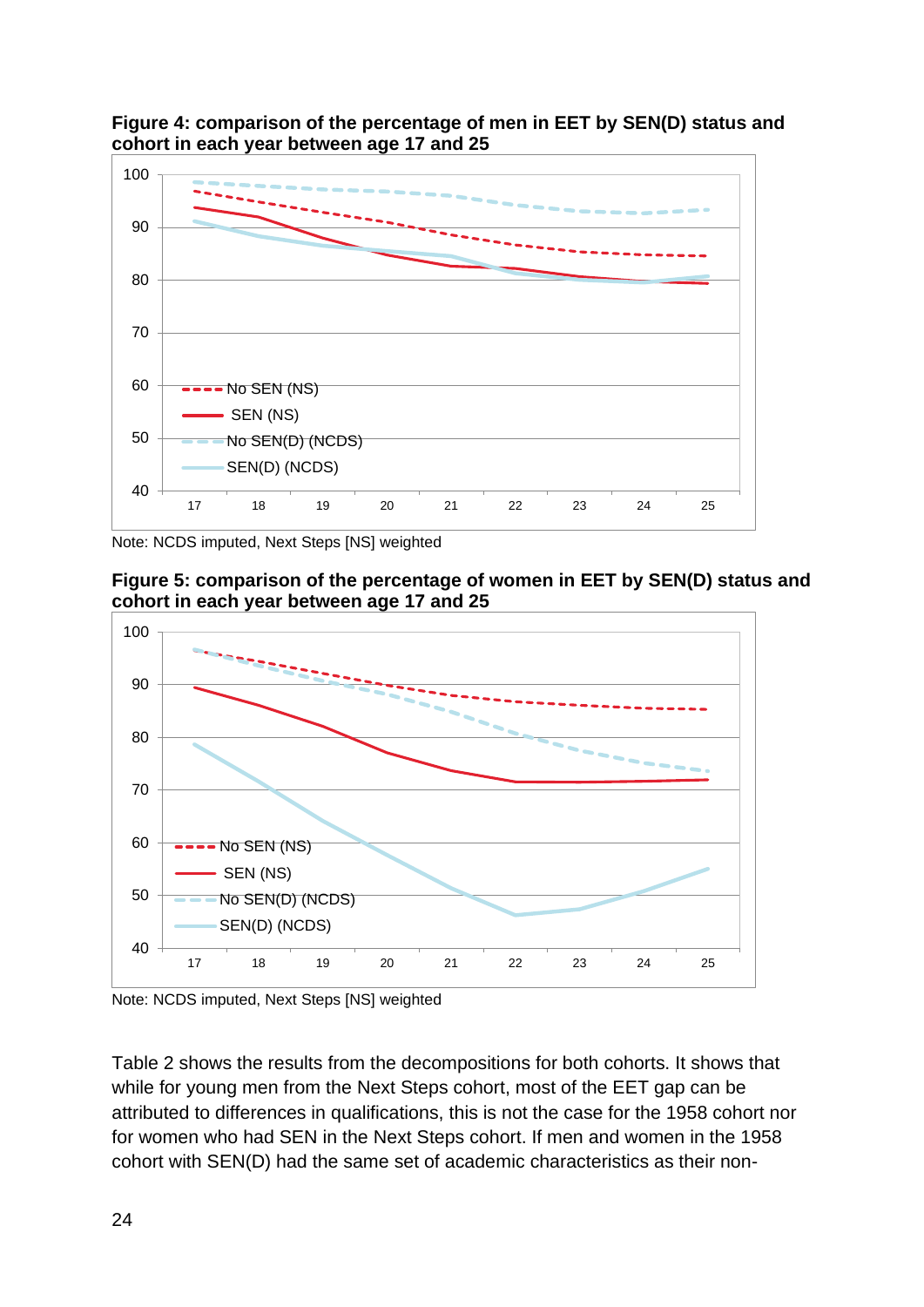SEN(D) peers, this would have reduced the gap in EET to around 16 months and 22 months respectively, but that still leaves around two-thirds of the gap unexplained. Among women from the Next Steps cohort, although somewhat more could be accounted for by education (and family background), over 50 per cent (or around 7 months' worth of EET) remained unexplained

When we compare with our sensitivity analysis focusing only on those with a Statement in the younger cohort, we find that though the gap was much larger to start with it was, by contrast, fully explained by qualification and social background differences for women, while around one-third remained unexplained for men. Overall, though the picture is not fully consistent it suggests that educational differences are largely driving the EET gaps for the more recent cohort, but play much less of a role for the earlier cohort in line with our predictions for cohort change. For the earlier cohort, however, it remains to be seen how these substantial initial gaps, which are suggestive of lack of access to economic opportunities in a discriminatory and 'disabling' labour market, accumulate over time. If the legislative changes and a more enabling environment, which seem to some extent to be evident for the younger cohort are at play, then we might expect these also to reduce the impact of early SEN(D) identification across the life course for this older cohort. We therefore turn next to the long-term outcomes for those identified with SEN(D) in childhood.

|                                                            | Men                         |                | Women                |                |
|------------------------------------------------------------|-----------------------------|----------------|----------------------|----------------|
|                                                            | <b>Next</b><br><b>Steps</b> | 1958<br>cohort | Next<br><b>Steps</b> | 1958<br>cohort |
| Months in EET: No SEN(D)                                   | 94.1                        | 91.4           | 92.9                 | 78.6           |
| Months in EET: SEN(D)                                      | 88.8                        | 67.3           | 80.0                 | 42.7           |
| Gap in EET months 17-25                                    | 5.3                         | 24.1           | 13.0                 | 35.9           |
| <b>Months gained</b>                                       |                             |                |                      |                |
| If same qualifications as No-SEN(D)                        | 4.2                         | 7.1            | 5.3                  | 11.4           |
| If same social class as No-SEN(D)                          | 0.5                         | 0.5            | 0.5                  | 2.3            |
| Overall                                                    | 4.7                         | 7.6            | 5.8                  | 13.7           |
| % explained by qualification + social<br>class differences | 88.7%                       | 31.5%          | 44.6%                | 38.2%          |
| % unexplained (discrimination)                             | 11.3%                       | 68.5%*         | 55.4%*               | 61.8%*         |

**Table 2: Using the Blinder–Oaxaca decomposition technique to explain the gap in months spent in EET between 17-25 by SEN status** 

\*significant p<.05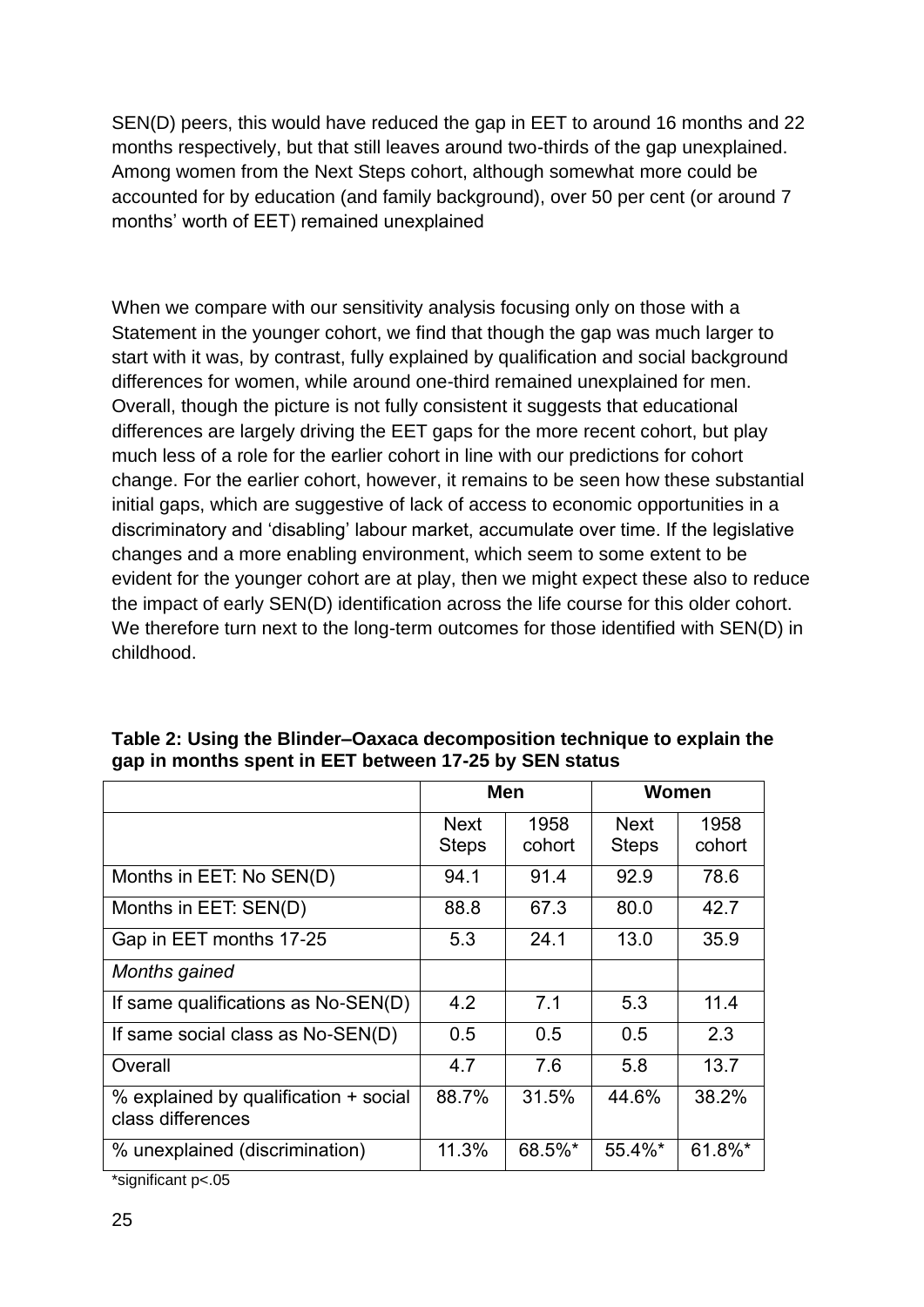## What's the story at age 50?

Table 3 illustrates a range of economic outcomes at age 50 (2008) for men and women from the older cohort by SEN(D) status. Consistent with their earlier working life experience, both men and women who had SEN(D) in childhood remained less likely to be employed at age 50. Differences were particularly marked when looking at full-time employment: 68.9% to 43.9% men, 44.7% to 27.8% women. Those in work also received lower average earnings: the disability earnings gap for men was around 25 per cent – i.e. they earned 75 per cent of their non-SEN(D) peers' gross weekly pay. Consistent with being more selected in the first place, and given the substantial gender pay gap for 50-year-old women, women with SEN(D) only earned around 7 per cent less than their non-SEN(D) peers. Looking across the lifetime, these employment and earnings gaps translate into substantial cumulative EET (for this cohort and by this age primarily employment) gaps and lifetime income gaps. These amount to over nine years less in EET for men with SEN(D) compared to those without, and nearly 12 years less for women with SEN(D) compared to those without, over a 34 year period. Similarly, lifetime income gaps amount to around £240 per week less per men and around £160 per week less per women across their lives.

|                              | <b>Men</b> |         | Women     |         |
|------------------------------|------------|---------|-----------|---------|
|                              | No SEN(D)  | SEN(D)  | No SEN(D) | SEN(D)  |
| Econ Act 50                  |            |         |           |         |
| FT                           | 68.9       | 43.9*   | 44.7      | $27.8*$ |
| PT                           | 16.1       | 22.7    | 33.6      | 30.5    |
| Unem                         | 8.6        | $17.7*$ | 7.8       | $16.3*$ |
| <b>Sick</b>                  | 4.6        | $13.3*$ | 5.5       | $14.3*$ |
| Home                         | 0.7        | 1.6     | 6.8       | 9.8     |
| Other                        | 1.0        | 0.8     | 1.6       | 1.3     |
| Pay & Income                 |            |         |           |         |
| $£$ GWP50 <sup>1</sup>       | 1126.62    | 839.00  | 678.09    | 633.58  |
| £ $EFI231$                   | 410.97     | 267.56* | 392.76    | 244.09* |
| £ EFI331                     | 784.93     | 616.47  | 699.13    | 627.40  |
| $£$ EFI42 <sup>1</sup>       | 901.10     | 669.44* | 756.62    | 609.37  |
| £ EFI501                     | 1205.21    | 785.56* | 1035.81   | 750.99  |
| Lifetime Income <sup>1</sup> | 825.55     | 584.76* | 721.08    | 557.96* |
| Lifetime 17-50               |            |         |           |         |
| <b>Months EET</b>            | 310        | 198*    | 260       | $120*$  |
| N(100%)                      | 6217       | 271     | 6113      | 161     |

| Table 3: Economic Status Indicators at age 50 and over the life-course |  |
|------------------------------------------------------------------------|--|
|------------------------------------------------------------------------|--|

\*differences significant at p<.05

<sup>1</sup>GWP [gross weekly pay] EFI [equivalised weekly family income] deflated to 2016 prices (CPI)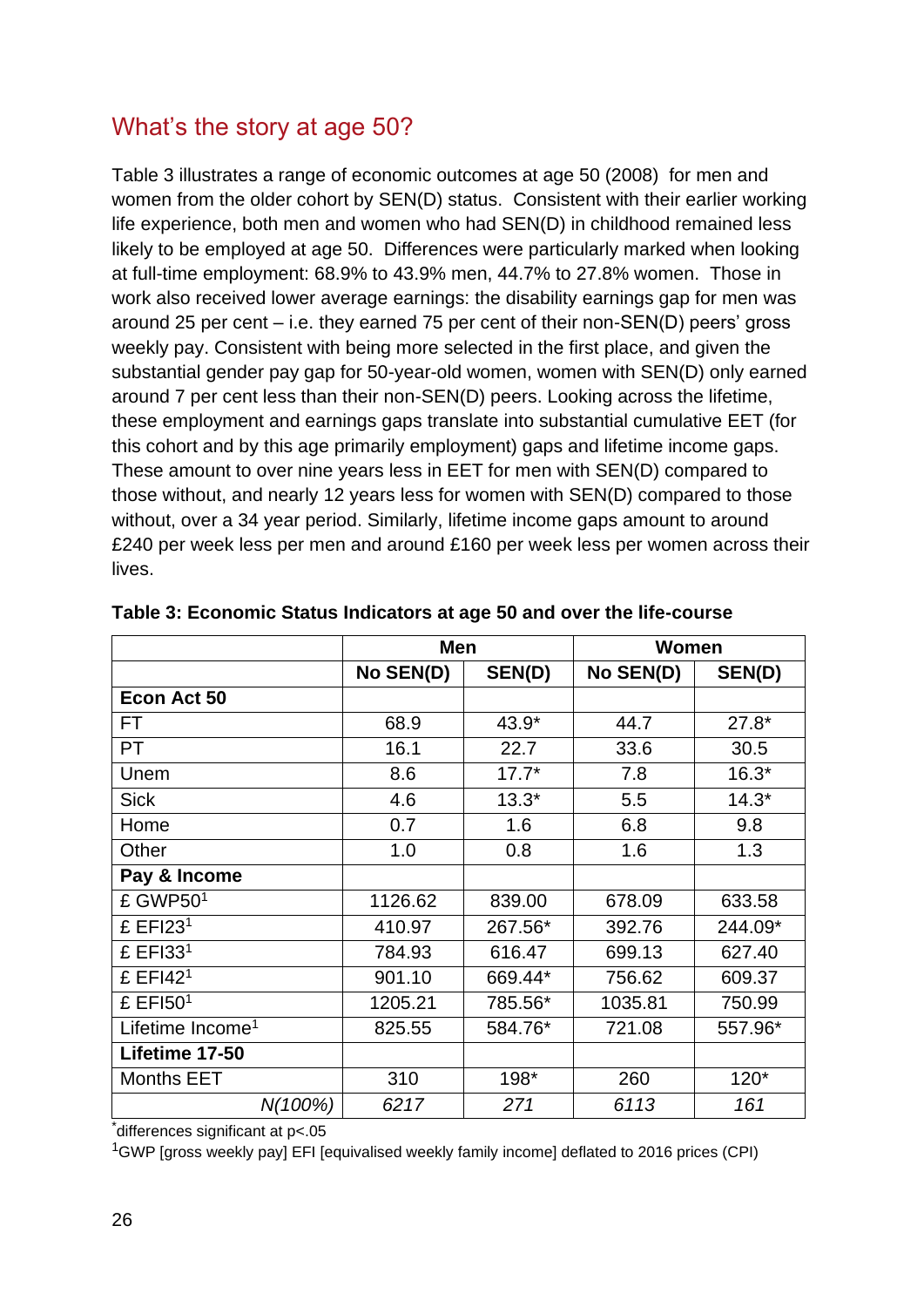While this clearly illustrates how economic differences can accumulate across the life course, it does not demonstrate cumulative disadvantage in the sense of *increasing* gaps over time with knock on effects from earlier disadvantage (DiPrete and Eirich 2006). To explore how employment gaps play out across the life course, in Figure 6 we illustrate the evolution of employment gaps over the period. Among men, although (relatively) similar proportions were in EET at age 17, the disability gap increased steadily to reach more than 20% from age 33, but then began to decline to a level of around 10 per cent by age 50. More than 90% of men with no SEN(D) were in EET in each year compared to no more than 80% of men with SEN(D) from their mid-20s.

Among women, the gap started higher at above 20 per cent and increased to more than 30% in their early 20s. For most of the period, the gap hovered around 20% until the 40s declining to around 10 per cent at the end of the period. These patterns do not suggest that cumulative disadvantage (Fig 2) is indicated in the experience of those disabled men and women who are identified with SEN(D) early in life. Rather the closing gaps in more recent years would appear to suggest policy impacts consistent with an argument of cohort change.



**Figure 6 Proportion of Men and Women in EET by SEN(D) status between January 1975 and December 2008 (1958 cohort)**

Given that educational qualifications (and family background) only explain a relatively small part of initial labour market disadvantage for this cohort, we do not expect it to account for lifetime inequalities. Nevertheless, we re-estimated the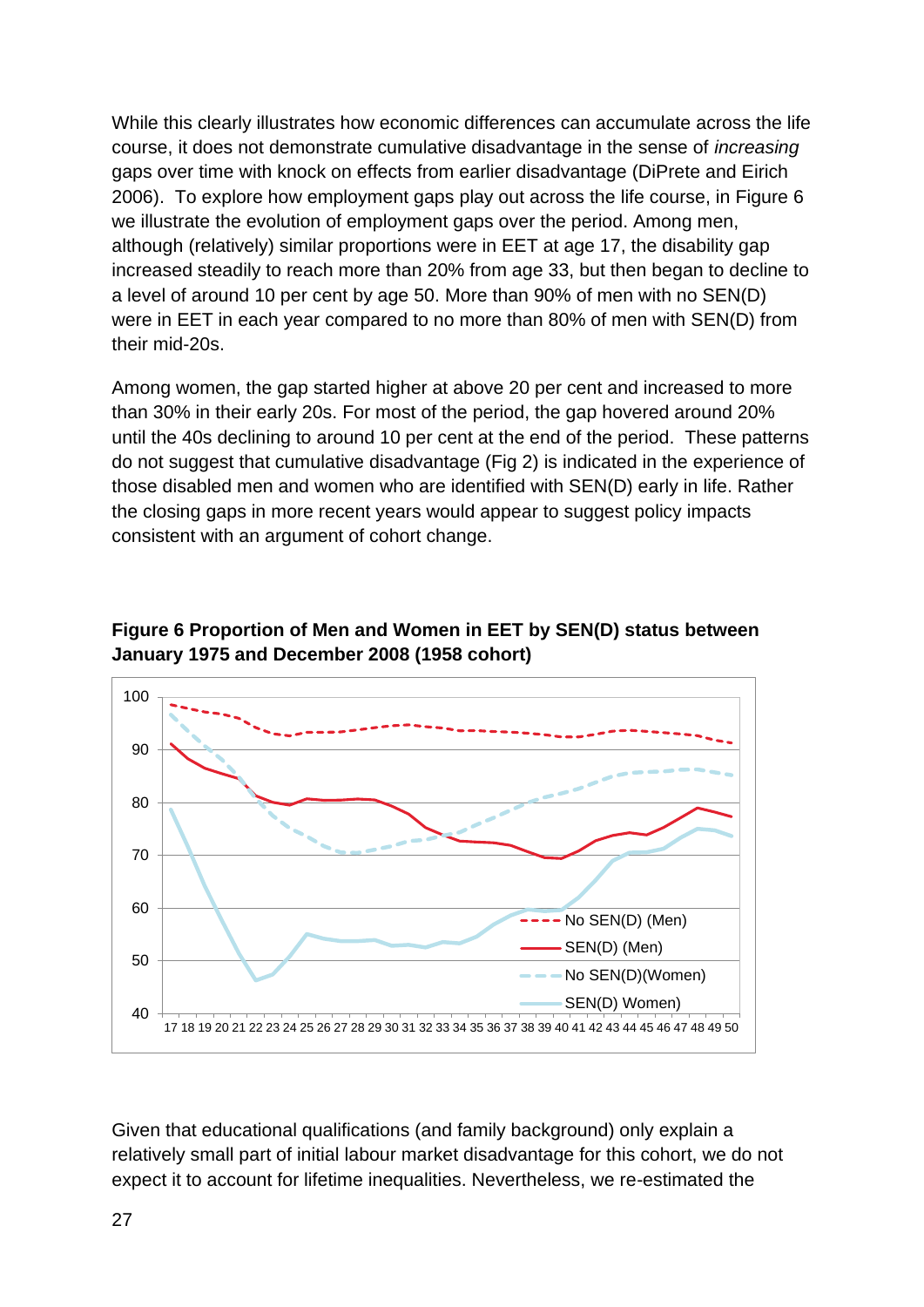Oaxaca-Blinder decompositions for the total gap in EET up to age 50. Table 4 shows a similar pattern as Table 3, with only around one-third of the gap being attributable to differences in qualifications. Nevertheless, if men and women with SEN(D) had had the same academic and family background characteristics as their non-SEN(D) peers, they could have expected to have spent an additional 37 and 42 months in EET respectively – non-negligible amounts of increased participation. At the same time, the large unexplained component points to the ways in which they appear to have faced disabling or hostile employment contexts for much of their working lives.

|                                                         | 1958 cohort |        |
|---------------------------------------------------------|-------------|--------|
|                                                         | Men         | Women  |
| Months in EET: No SEN(D)                                | 310.1       | 259.5  |
| Months in EET: SEN(D)                                   | 198.3       | 120.3  |
| Gap in EET months 17-25                                 | 111.8       | 139.2  |
| Months gained                                           |             |        |
| If same qualifications as No-SEN(D)                     | 36.5        | 41.8   |
| If same social class as $No-SEN(D)$                     | 0.7         | 0.9    |
| Total months' explained                                 | 37.2        | 42.7   |
| % explained by qualification + social class differences | 33.3%       | 30.7%  |
| % unexplained (discrimination)                          | 66.7%*      | 69.3%* |

**Table 4: Using the Blinder–Oaxaca decomposition technique to explain the gap in months spent in EET between 17-50 by SEN status** 

\*significant p<.05

# **Discussion**

Identifying the impact of disability on labour market outcomes is notoriously difficult, vexed as it is by issues of both differential productivity and the reverse causation caused by the impact of unemployment and marginal work on health, particularly mental health. At the same time, it is clear that most disabled people, given the opportunity, not only wish to work but can sustain employment under appropriate conditions. Given the startling evidence of the large disability employment gaps that persist among the working age, in the UK as elsewhere, the effectiveness of decades of anti-discrimination legislation and active labour market policies in facilitating the movement of disabled people into work remains a moot question.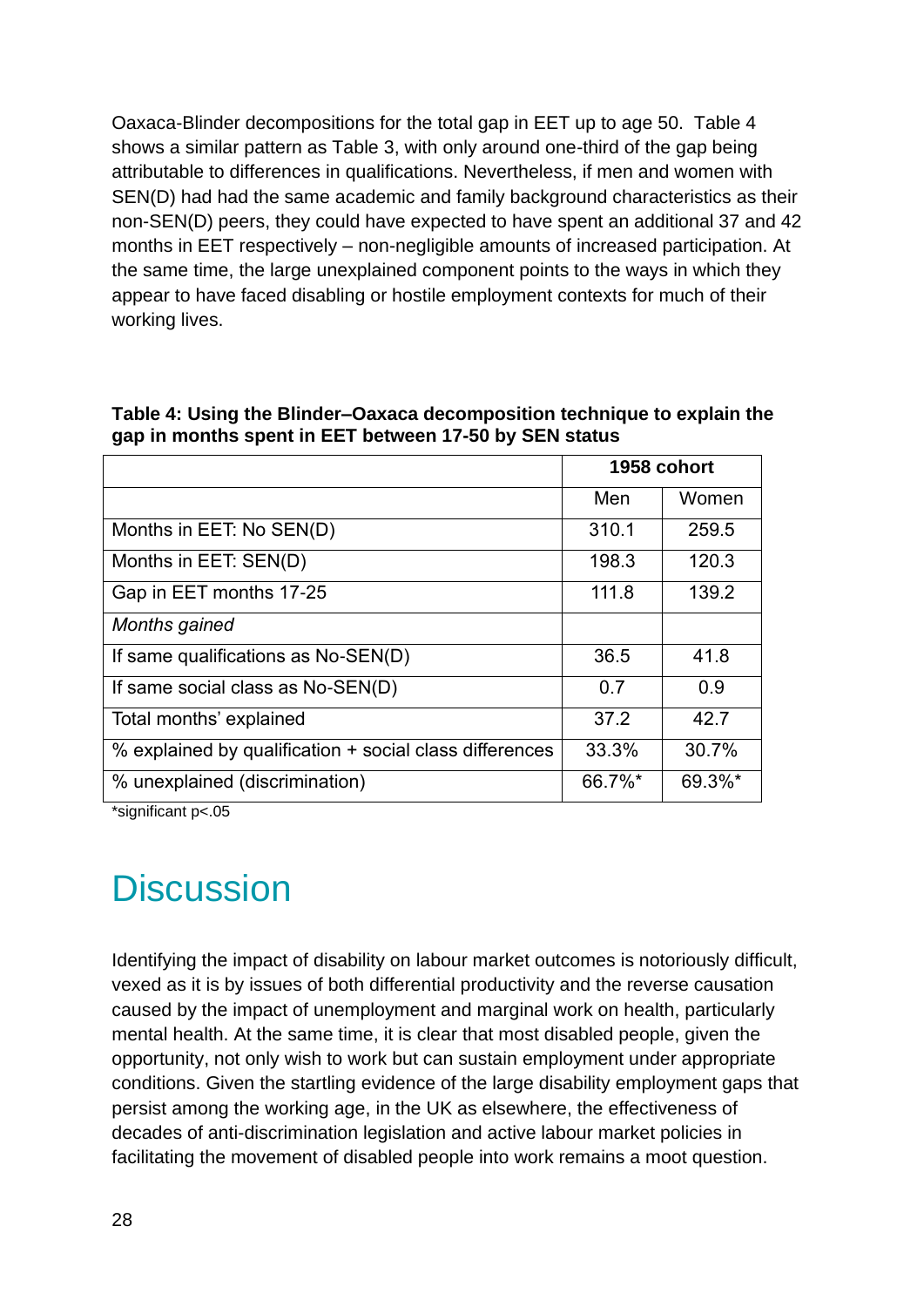In this paper, we set out to explore the extent to which those with special educational needs (SEN) currently entering the labour market face the same barriers as those who were entering the labour market with SEN(D) some three decades earlier. By relying on a measure of disability preceding labour market entry, we avoided issues relating to reverse causality; and by comparing short and long-term outcomes for the older cohort we were also able to address the extent to which there was evidence of cumulative disadvantage related to disability.

In line with previous research on disability, we illustrated divergence in education and employment outcomes for young adults in their mid-20s between those previously identified with SEN and those not. By separating out men and women who had previously been identified with SEN, we were able to illustrate that the impacts on participation appear to be larger for women with SEN, even if women make up a smaller proportion of those who are identified with SEN. This may indicate that the challenges women face are more severe, or it may reflect on the ways in which the intersection of gender and disability, as with gender and aging, is particularly penalised (Arber and Ginn 2011). The gaps in EET were evident for both the cohorts, but were markedly smaller in the younger cohort. We took this to be indicative of a cohort shift. We had also posited that, if cohort changes were at work, we would expect much of the gap among the younger cohort to be accounted for by differences in education (and to some extent family background); and this was indeed largely the case. By contrast, education explained relatively little of the disadvantage of the older cohort, indicating both the lower salience of formal qualifications for the older cohort and suggesting that they faced a more disabling environment at labour market entry.

Our findings were not consistent with the argument that disabled people today face comparably poor labour market disadvantage to earlier cohorts, nor, even though relatively constant levels of employment disadvantage accumulate across the life course, did we find evidence for an exponential increase in the employment gap. That is, cumulative disadvantage understood as compounding disadvantage, which would suggest that any policy impacts associated with the cohort shift were restricted to the younger cohort, were not suggested by our findings.

Given the changes in identification with SEN over time, and the possibility that those so identified in the earlier cohort had severer needs and therefore greater labour market challenges, we conducted a sensitivity analysis among the younger cohort by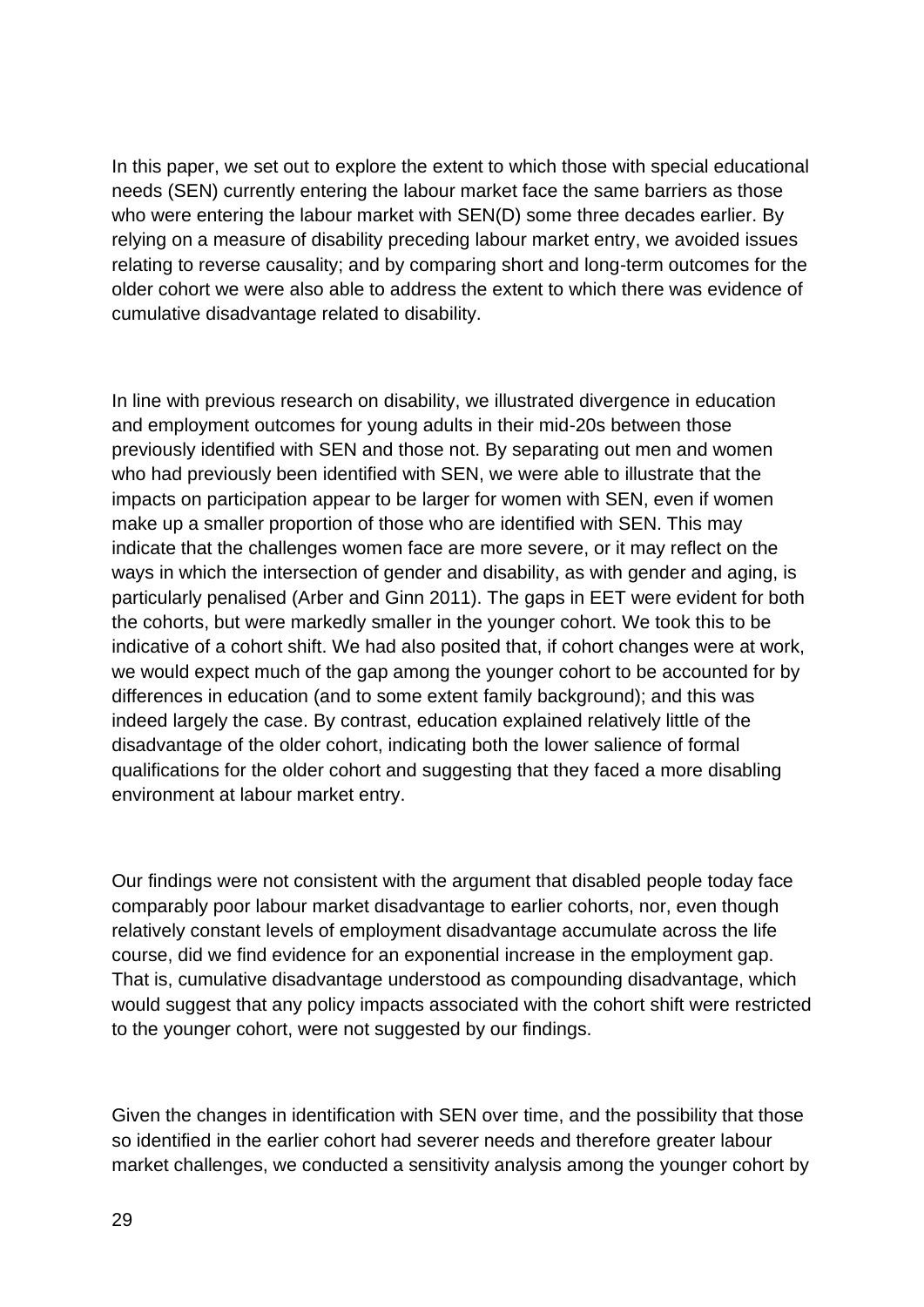restricting our measure of SEN to those with a Statement. While the results did not show quite the same gender patterns in relation to the amount explained by education, they were still consistent with an attenuated employment gap among the younger cohort and a higher proportion being accounted for by education.

The implications of our findings our threefold. On the one hand they speak to the potential of policy to effectively intervene to improve the labour market outcomes of disabled people. On the other hand, they illustrate that for older people who had SEN, more recent changes cannot compensate for a lifetime of disadvantage in terms of potential work and income lost, and therefore highlight the need to ensure adequate support for this group as their working life approaches its end. We wait to see the impact of the Work and Health Programme (DWP, 2017), launched in the North West of England and Wales in November 2017 and currently being rolled out across the rest of England. Third, the fact that among the younger cohort qualifications and social background accounted for much of the gap in EET indicates the salience of education for labour market outcomes in the current generation for those with SEN and the importance of ensuring that all those with SEN who can achieve qualifications do so (Chatzitheochari and Platt 2019). It also highlights the need for effective alternatives to formal qualifications, particularly for those who are unlikely to be able to attain them.

There are a number of limitations to our analysis. First, it is primarily descriptive. Given the limited body of work in this area, our aim was exploratory: we set out to ascertain how the situation for those with SEN had changed over time; and our results are suggestive rather than conclusive. By contrast with some studies (e.g. Erikson and Macmillan 2018), the sample sizes are insufficient to disaggregate those with SEN to identify whether certain groups are particularly susceptible to poorer labour market outcomes. At the same time, treating all those with SEN as a whole is consistent with much of the literature that highlights the salience of SEN as an ascriptive category (Powell 2003; Tomlinson 2017; Chatzitheochari and Platt 2019). Finally, by focusing on those who are identified with SEN in childhood, our analysis cannot speak to the experience of the majority of disabled people who experience onset, whether permanent, temporary or repeated, later in life.

Nevertheless, we have contributed to enhancing understanding of the labour market barriers, and the implications of the continued employment gaps facing those identified with SEN in childhood, regardless of how their experience of disability outside the school setting. Identification of SEN now affects a large number of children: in England today, as many as 40 of children are identified with SEN at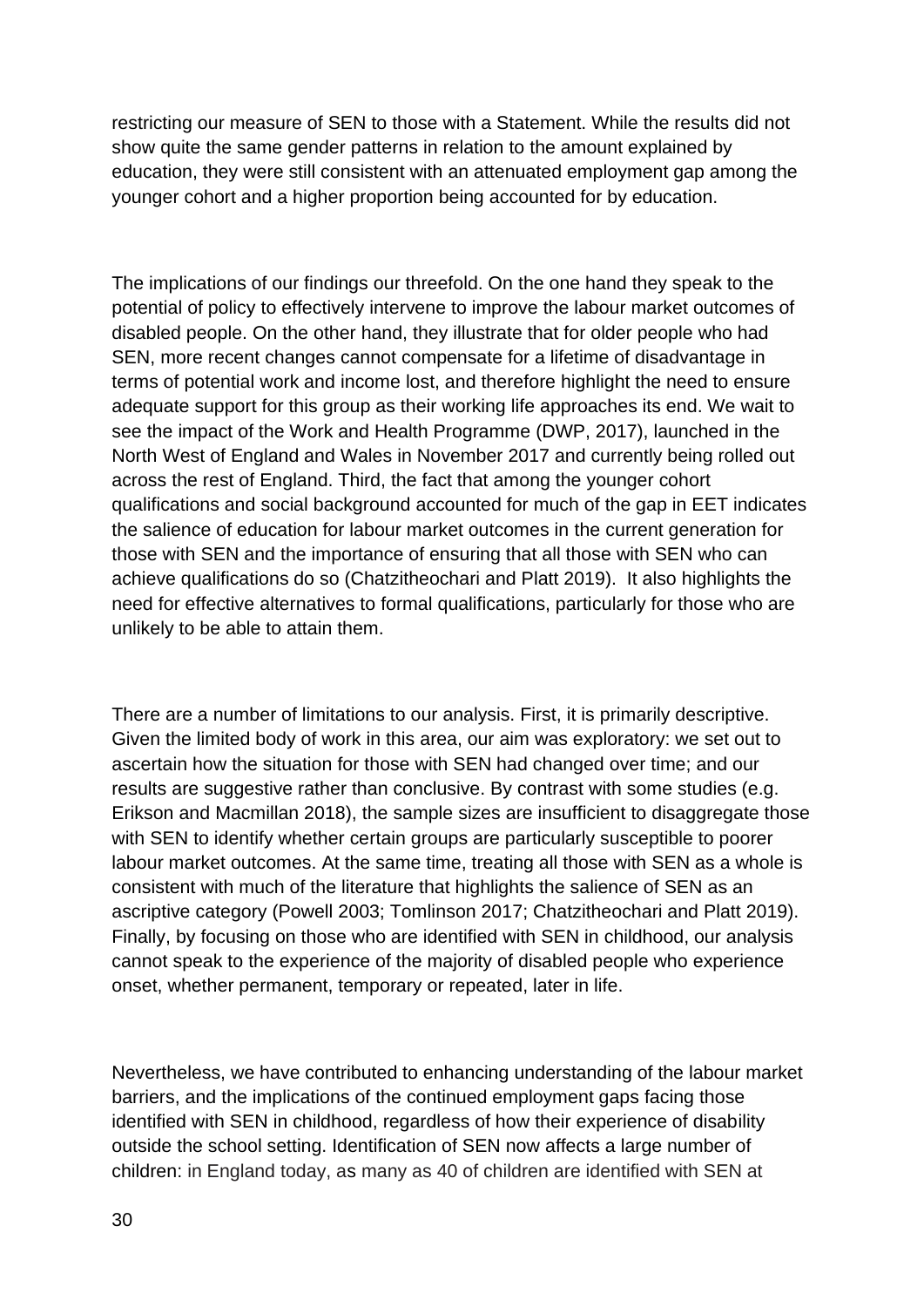some point during their school career (Hutchinson, 2017), and at any point in time, one child in six is identified with SEN. The economic well being of a substantial part of the future population is therefore at issue, and merits more sustained sociological consideration (Wells et al. 2003; Erickson and Macmillan 2018; Chatzitheochari and Platt 2019). As the current cohort of young people reaches early middle age and new cohorts enter the labour market it will be possible to ascertain how far the patterns outlined here persist, and the extent to which existing employment gaps are mitigated or continue over time.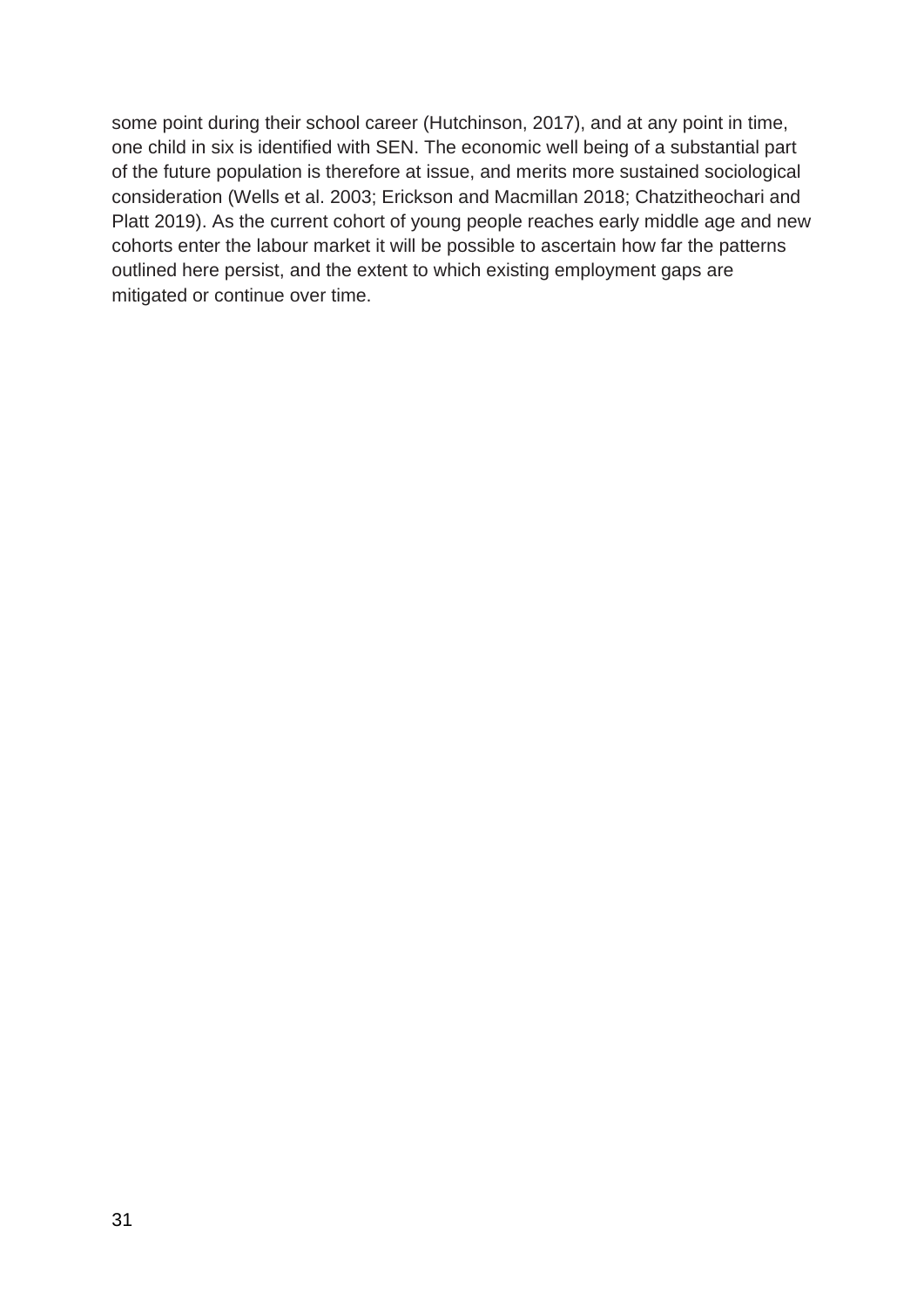# References

Acemoglu, D. and Angrist, J.D. 2001. Consequence of employment protection? The case of the Americans with Disabilities Act. *Journal of Political Economy* 19: 915- 950.

Aiden, H. & McCarthy, A. (2014). *Current attitudes towards disabled people*. Scope. [accessed: 9 September 2015]

Arber, A. and Ginn, J. (2011). The invisibility of age: gender and class in later life. *Sociological Review* 39(2): 260-291.

Altman, B. M. (2014). Definitions, concepts, and measures of disability. *Annals of Epidemiology* 24 (1): 2–7.

Barham, C., Walling, A., Clancy, G., Hicks, S., and Conn, S. (2009). Young people and the labour market. *Economic & Labour Market Review* 3 (4):17-29.

Barnes, C. and Mercer, G. (2005a). *The social model of disability: Europe and the majority world*. Leeds: Disability Press.

Barnes, C. and Mercer, G. (2005b). Disability, work and welfare: Challenging the social exclusion of disabled people. *Work, employment and Society* 19(3): 527-545.

Beatty, C. and Fothergill, S. (2005). The diversion from 'unemployment' to 'sickness' across British regions and districts. *Regional Studies* 39: 837-854.

Bell, D. and Heitmuller, A. (2009). The Disability Discrimination Act in the UK: Helping or hindering employment among the disabled. *Journal of Health Economics*  28(2): 465-480.

Bellemare, C., Gousse, M., Lacroix, G., and Marchand, S. (2017). *Physical disability and labor market discrimination: Evidence from a field experiment.* CRREP Discussion Paper 17-03. Quebec, Canada: CRREP, Departement d'economique, Universite Laval.

Berthoud, R. (2008). Disability employment penalties in Britain. *Work, Employment and Society* 22(1): 129-148.

Blinder, A. S. (1973). Wage discrimination: Reduced form and structural estimates. *Journal of Human Resources* 8: 436–455.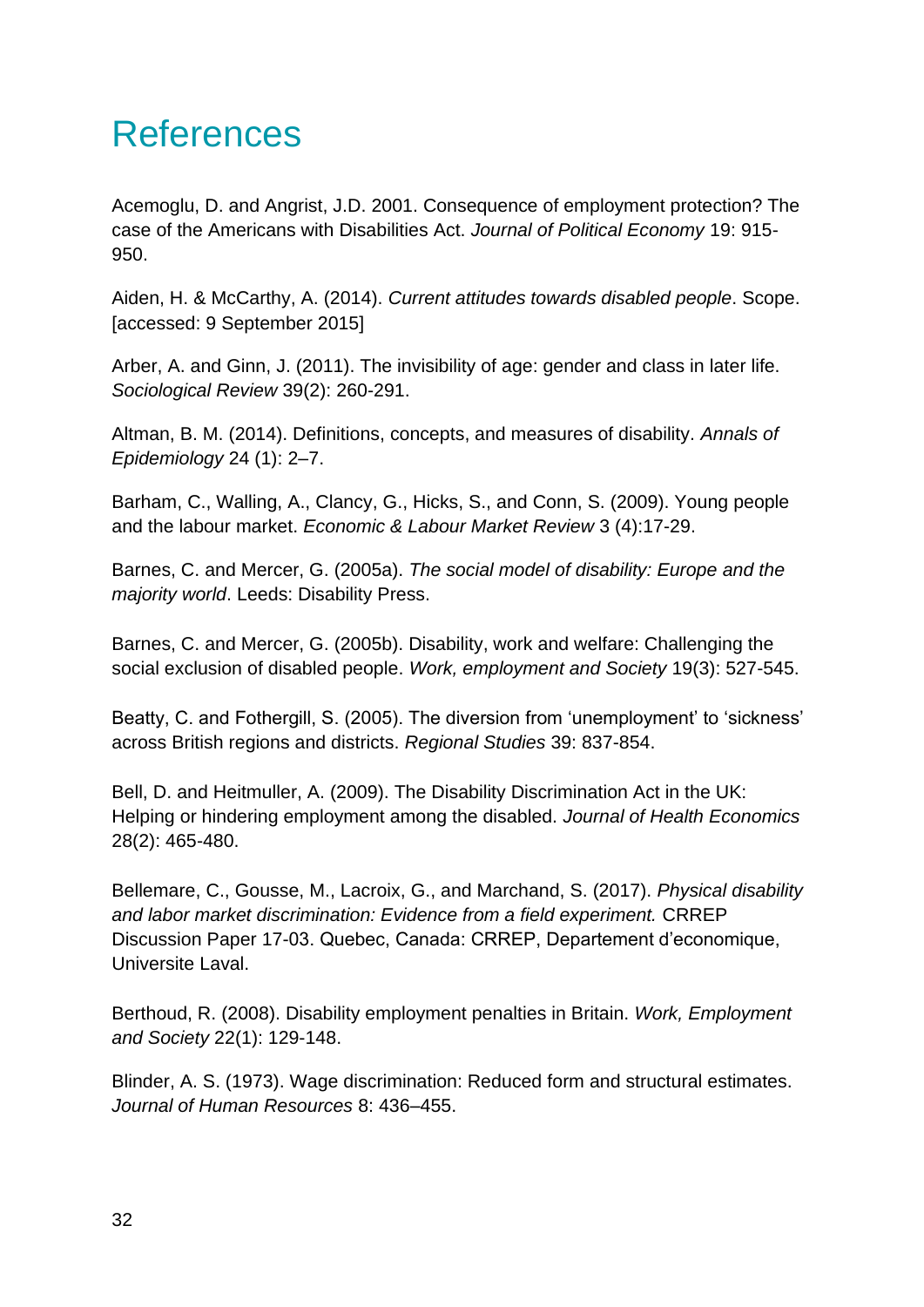Blundell, R., Dearden, L., and Sianesi, B. (2005). Evaluating the effect of education on earnings: models, methods and results from the National Child Development Survey. *Journal of the Royal Statistical Society: Series A (Statistics in Society)* 168: 473-512.

Breen, R. 2004. *Social mobility in Europe*. Oxford: Oxford University Press.

Burchardt, T. (2000). The dynamics of being disabled. *Journal of Social Policy* 29(4): 645–668.

Burchardt, T. (2005). *The education and employment of disabled young people*. Bristol: The Policy Press.

Bynner, J. (2001). British youth transitions in comparative perspective. *Journal of Youth Studies* 4 (1): 5-23.

Chatzitheochari, S. and Platt, L. (2019). Disability differentials in educational attainment in England: primary and secondary effects. *British Journal of Sociology* 70(2): 502-525.

Crawford, C., Greaves, E., Jin, W., Swaffield, J., and Vignoles, A. (2011a). *The impact of the minimum wage regime on the education and labour market choices of young people*. Report to the Low Pay Commission. London: Low Pay Commission.

Cregan C (2001). What's happened to the labour market for early school-leavers in Britain? *Industrial Relations Journal* 32 (2): 126-135.

Davies, R., Jones, M., and Lloyd-Williams, H. (2016). Age and work-related health: Insights from the UK Labour Force Survey. *British Journal of Industrial Relations* 54(1): 136–159.

Davis, K. (1990). *Activating the social model of disability: The emergence of the seven needs.* Derbyshire: Derbyshire Coalition of Disabled People.

DfE and DoH (2015). Special educational needs and disability code of practice: 0 to 25 years. Statutory guidance for organisations which work with and support children. Available at: <https://www.gov.uk/government/publications/send-code-of-practice-0-to-25>

DWP/DoH (2017). *Improving Lives: The future of Work, Health and Disability*. London: DoH.

Department for Work and Pensions [DWP]. 2018. *The Family Resources Survey 2016-17. Results from the Family Resources Survey for the Year 2016/7*. Statistical Release. London: DWP.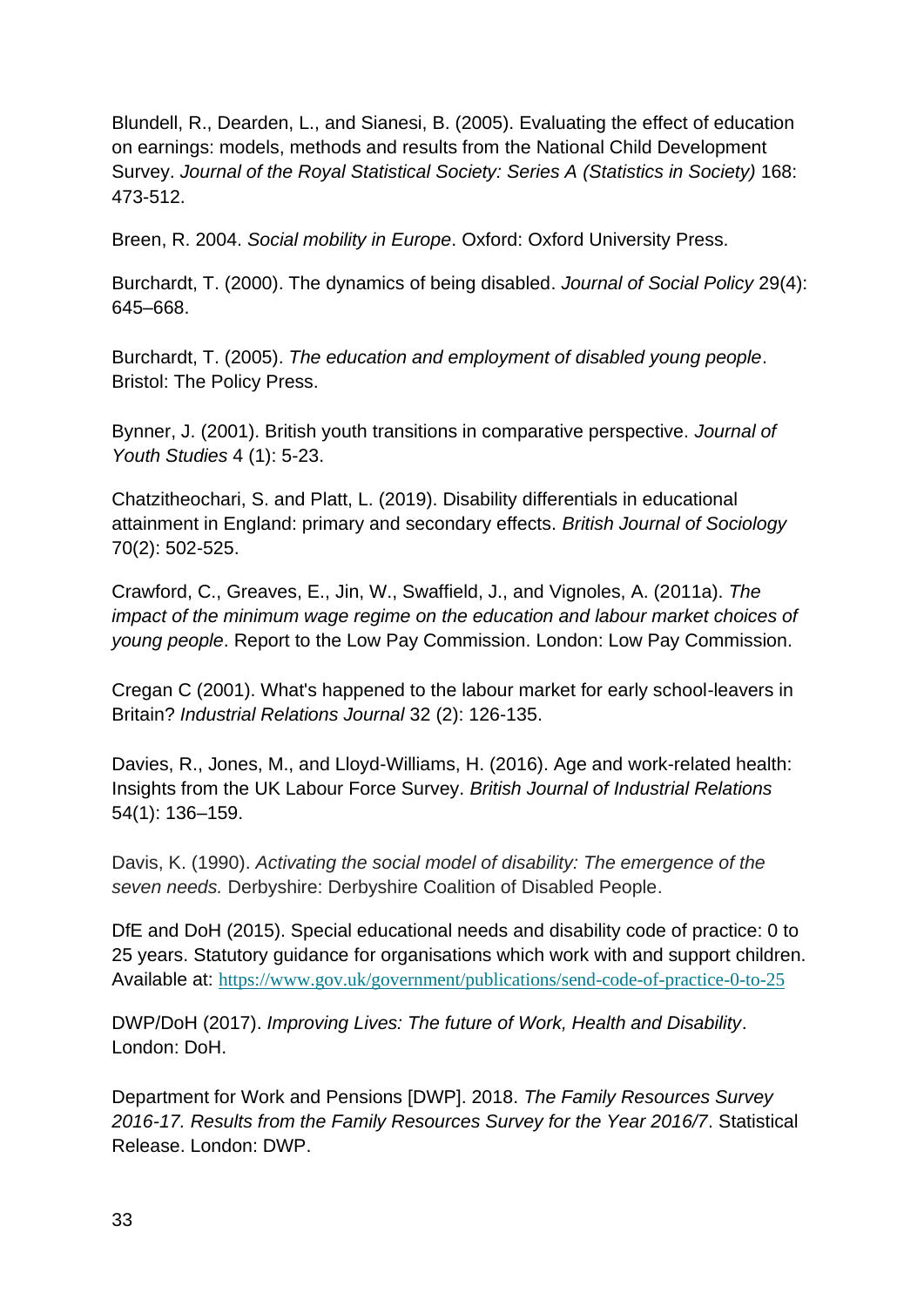DiPrete, T.A., and Eirich, G.M. (2006). Cumulative advantage as a mechanism for inequality: A review of theoretical and empirical developments. *Annual Review of Sociology* 32(1): 271297.

Dixon, S., Smith, C. and Touchet, A. (2018). *The disability perception gap*. London: Scope.

Equality and Human Rights Commission [EHRC]. (2017). *Being disabled in Britain: a journey less equal.* Manchester: EHRC.

Erickson, G.A. and Macmillan, R. (2018). Disability and the transition to early adulthood: A life course contingency perspective. *Longitudinal and Life Course Studies* 9(2): 188-211.

Gardiner, L. and Gaffney, D. (2016). *Retention deficit: A new approach to boosting employment for people with health problems and disabilities*. London: Resolution Foundation.

Gelman, A. & Hill, J. (2007). *Data analysis using regression and multilevel/hierarchical models*. Cambridge: Cambridge University Press.

Goldthorpe, J. H. (2007). *On sociology*, 2nd Edition. Stanford, CA: Stanford University Press.

Gregg, P., (2001). The impact of youth unemployment on adult unemployment in the NCDS. *The Economic Journal*, 111: F626-F653.

Grundy, E., Ahlburg, D., Ali, M., Breeze, E., and Slogett, A. (1999). *Disability in Great Britain: Results from the 1996/97 disability follow-up to the Family Resources Survey*. DSS Research Report No 94. Leeds: Corporate Document Services.

Grusky, D. Western, B., and Wimer, C. (2011). *The Great Recession*. New York: Russell Sage.

Hirst, M. (1987). Careers of young people with disabilities ages 15 and 21 years. *Disability, Handicap and Society* 2(1): 61-67.

Hollenbeck, K. and Kimmel, J. (2008). Differences in the returns to education for males by disability status and age of disability onset. *Southern Economic Journal* 74(3): 707-724.

Jackson, M., Erikson, R., Goldthorpe, J.H., and Yaish, M. (2007). Primary and secondary effects in class differentials in educational attainment: The transition to Alevel courses in England and Wales. *Acta Sociologica* 50(3): 211–29.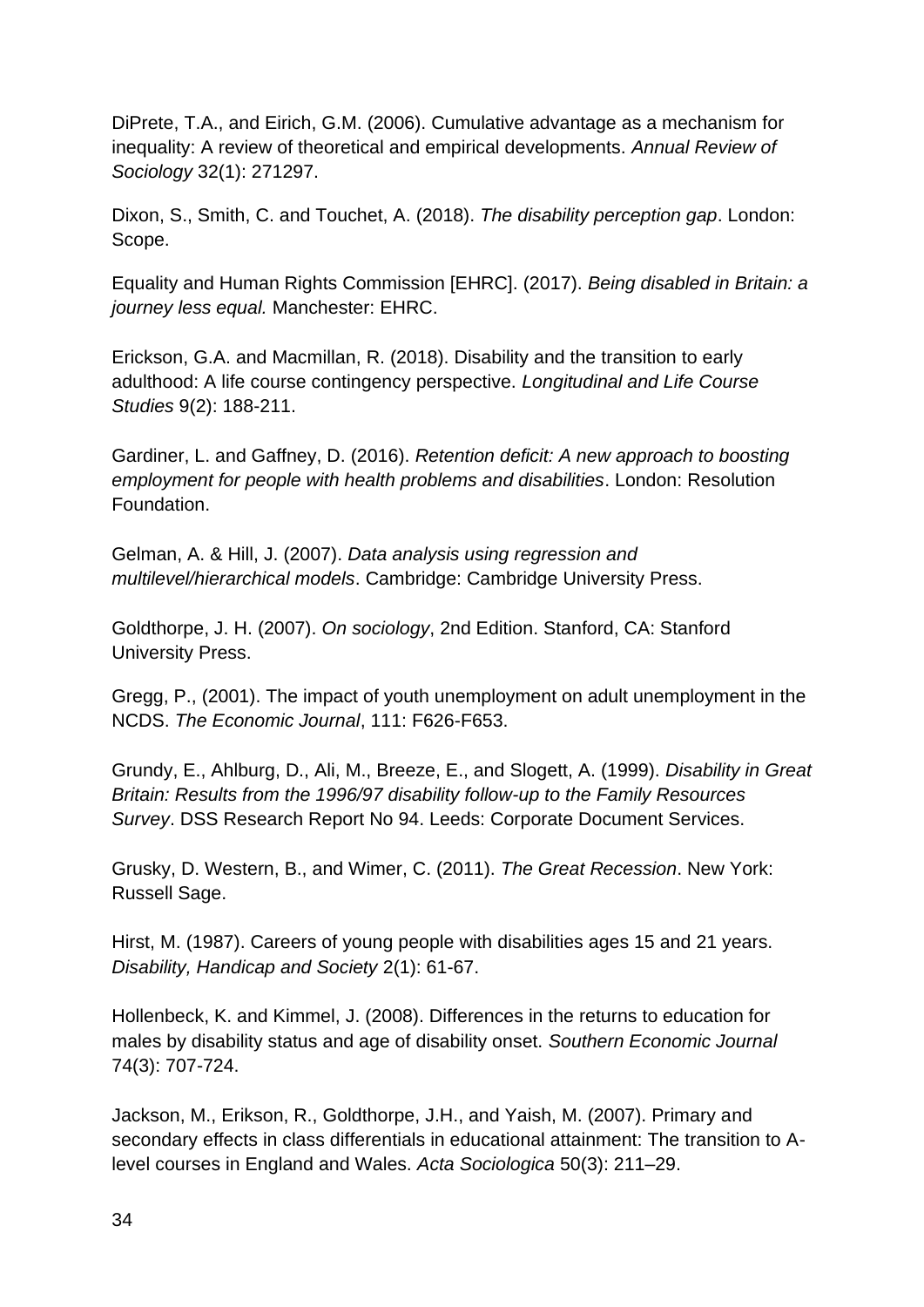Jahoda, M., Lazarsfeld, P.F. and Zeisel, H. (2017 [1933]) *Marienthal. The Sociography of an Unemployed Community*. London: Routledge.

Jann, B. (2008) The Blinder–Oaxaca decomposition for linear regression models. *The Stata Journal* 8(4): 453–479.

Janus, A.L. 2009. Disability and transition to adulthood. *Social Forces* 88: 88-120.

Jenkins, S. & Rigg, J. (2004). Disability and disadvantage: Selection, onset and duration effects. *Journal of Social Policy* 33(3).

Jones, M. (2021). Disability and labor market outcomes. *IZA World of Labor* 2021: 253 doi: 10.15185/izawol.253.v2.

Jones, M. Davies, R. and Drinkwater, S. (2018). The dynamics of disability and work in in Britain. *The Manchester School* 86(3): 279–307.

Jones, M. and Wass, V. (2013). Understanding changing disability-related employment gaps in Britain 1998–2011. *Work, Employment and Society* 27(6): 982 – 1003.

Lindley, R. (1996). The school-to-work transition in the United Kingdom. *International Labour Review* 135 (2): 159.

Little, R. and Rubin, D. (2002). Statistical analysis with missing data. *Volume 333, Wiley Series in Probability and Statistics*. London: John Wiley & Sons.

Little, R. and Rubin, D. (2014). *Statistical analysis with missing data*: 2nd edition. London: John Wiley & Sons.

Longhi, S. (2017). *The disability pay gap*. Equality and Human Rights Commission Research report 107. Manchester: EHRC.

Longhi, S., Nicoletti, C. and Platt, L. (2012). Interpreting wage gaps of disabled men: The roles of productivity and of discrimination. *Southern Economic Journal* 78(3): 931-953.

Martin, J. and White, A. (1988). *OPCS Surveys of Disability in Great Britain: Report 2 – The financial circumstances of disabled adults living in private households*. London: HMSO.

Loprest, P. and Maag, E. (2007). The relationship between early disability onset and education and employment. *Journal of Vocational Rehabilitation* 26(1): 49-62.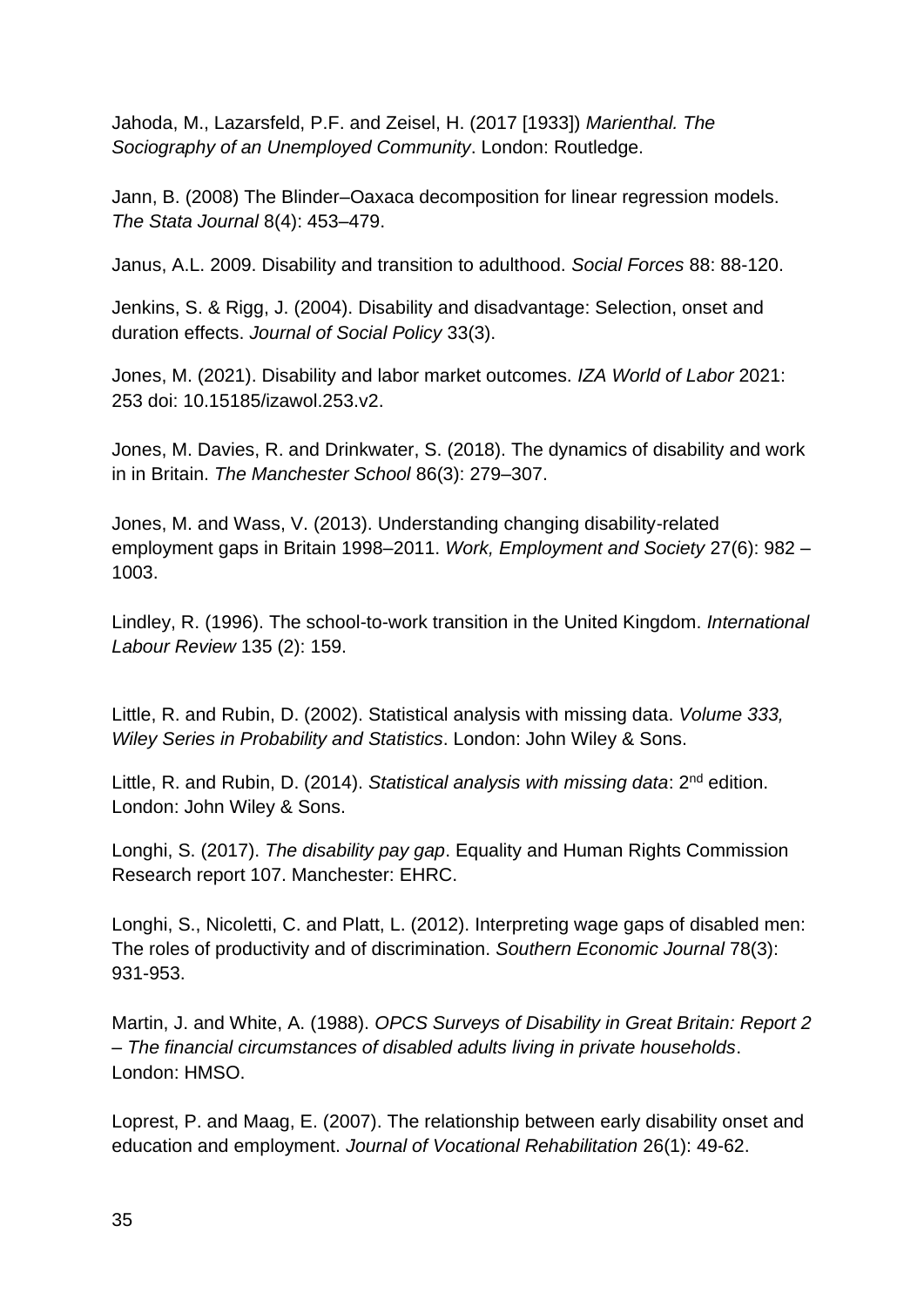Mercer, G. and Barnes, C. (2004). Changing disability policies in Britain. Chapter 1 in Barnes, C. and Mercer, G. (eds) *Disability policy and practice: Applying the social model*. Leeds: The Disability Press.

Oaxaca, R. (1973). Male–female wage differentials in urban labor markets. *International Economic Review* 14: 693–709.

Office for Disability Issues [ODI] (2013). *Disability equality indicators: A12 - The first destination of graduates 6 months after graduating.* London: ODI.

Office for National Statistics [ONS] (2014). 2011 Census: Qualifications and labour market participation in England and Wales.

[https://www.ons.gov.uk/employmentandlabourmarket/peopleinwork/employmentand](https://www.ons.gov.uk/employmentandlabourmarket/peopleinwork/employmentandemployeetypes/articles/qualificationsandlabourmarketparticipationinenglandandwales/2014-06-18) [employeetypes/articles/qualificationsandlabourmarketparticipationinenglandandwale](https://www.ons.gov.uk/employmentandlabourmarket/peopleinwork/employmentandemployeetypes/articles/qualificationsandlabourmarketparticipationinenglandandwales/2014-06-18) [s/2014-06-18](https://www.ons.gov.uk/employmentandlabourmarket/peopleinwork/employmentandemployeetypes/articles/qualificationsandlabourmarketparticipationinenglandandwales/2014-06-18)

Office for National Statistics [ONS]. 2018. *Labour Market Bulletin*, Table A08. London: ONS.

Office for Students [OfS] (2019). Beyond the bare minimum: Are universities and colleges doing enough for disabled students? London: Office for Students. Available at: https://www.officeforstudents.org.uk/publications/beyond-the-bare-minimum-areuniversities-and-colleges-doing-enough-for-disabled-students/ Palloni, A. (2006). Reproducing inequalities: Luck, wallets and the enduring effects of childhood health. *Demography* 43: 587-615.

Parsons, S. and Platt, L. (2013). *[Disability among young children: Prevalence,](http://www.cls.ioe.ac.uk/shared/get-file.ashx?itemtype=document&id=1763)  [heterogeneity and socio-economic disadvantage.](http://www.cls.ioe.ac.uk/shared/get-file.ashx?itemtype=document&id=1763)* CLS Working Paper 2013/11. London: Centre for Longitudinal Studies.

Parsons, S. and Platt, L. (2017). The early academic progress of children with special educational needs. *British Educational Research Journal* 43 (3): 466–485.

Pascall, G. and Hendey, N. (2004). Disability and transition to adulthood: the politics of parenting. *Critical Social Policy* 24 (2): 165-186.

Pilling, D. (1995). The employment circumstances at 23 of people with disabilities in the national Child Development Study. *Rehab Network,* Autumn 1995: 7-11.

Pilling, D. (1990). *Escape from disadvantage*. London: Falmer.

Powell, A. (2018). *People with disabilities in employment.* House of Commons Library, Briefing paper no. 7540. London: House of Commons Library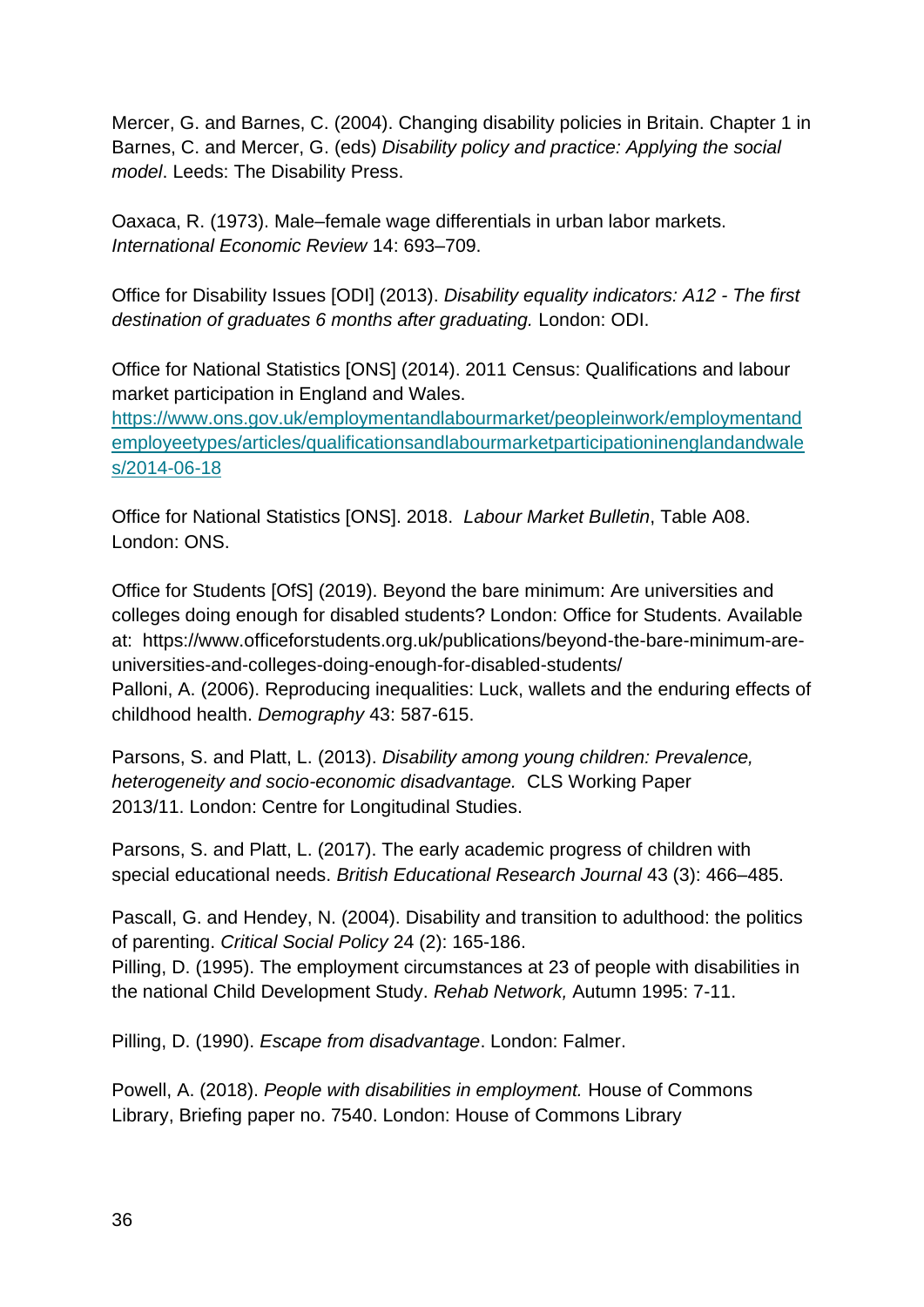Powell, J. (2003). Constructing disability and social inequality early in the life-course: The case of Special Education in Germany and the United States. *Disability Studies Quarterly* 23 (2): 57–75.

Powell, J. (2006). Special Education and the risk of becoming less educated. *European Societies* 8(4): 577–99.

Priestley, M. (2001). *Disability and thelLife-course: Global perspectives*. Cambridge: Polity Press.

Roulstone, A. (2004). Disability, employment and the social model. Chapter 2 in Barnes, C. and Mercer, G. (eds) *Disability policy and practice: Applying the social model*. Leeds: The Disability Press.

Rose, D. and Pevalin, D.J. (eds) (2003). *A researcher's guide to the National Statistics Socioeconomic Classification*. London: Sage Publications.

Rose, D., Pevalin, D. J., and O'Reilly, K. (2005). *The National Statistics Socioeconomic Classification: Origins, development and use*. Basingstoke: Palgrave **MacMillan** 

Schafer, J.L. 1997. *Analysis of incomplete multivariate data*. London: Chapman and Hall.

Schmaus, M. (2018) Language-based discrimination and its role for ethnic inequalities in the educational system and the labour market. Doctoral Dissertation, University of Bamberg.

Tomlinson, S. (2017). *A sociology of special and inclusive education*. Abingdon: Routledge.

UNICEF (2013). *The state of the world's children 2013: Children with disabilities.* London: UNICEF,

Walker, A. (1982). *Unqualified and underemployed: Handicapped young people and the labour market*. London: Macmillan.

Walker, I. and Zhu, Y. (2008). The college wage premium and the expansion of higher education in the UK. *Scandinavian Journal of Economics* 110: 695-709

Wells, T., Sandefur, G., and Hogan, D. (2003). What happens after the high school years among young persons with disabilities? *Social Forces* 82(2): 803-832